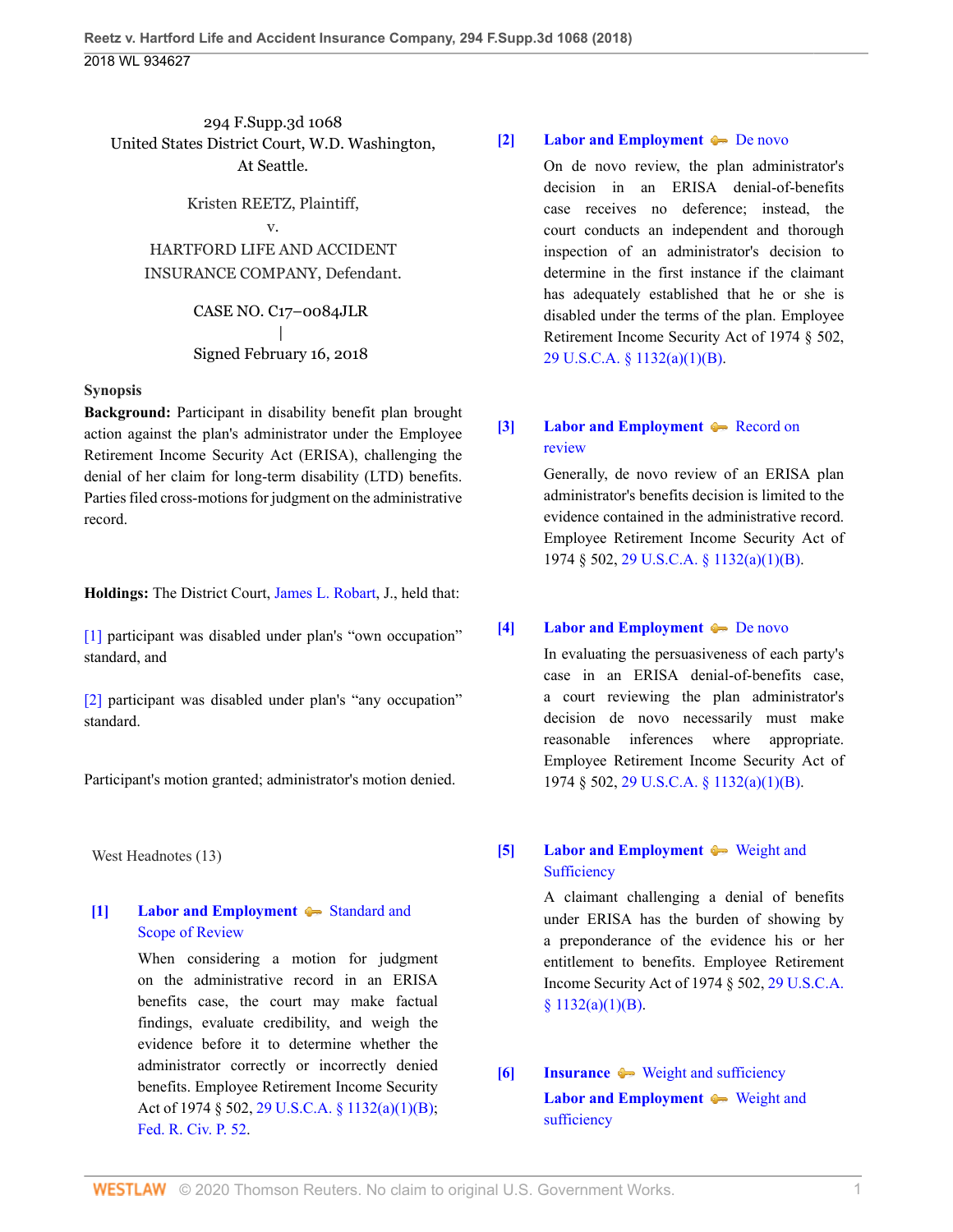# **[Labor and Employment](http://www.westlaw.com/Browse/Home/KeyNumber/231H/View.html?docGuid=Id4b79a80158b11e8b0f5f1ddd5677a94&originationContext=document&vr=3.0&rs=cblt1.0&transitionType=DocumentItem&contextData=(sc.UserEnteredCitation))**  $\bullet$  [Disability under](http://www.westlaw.com/Browse/Home/KeyNumber/231Hk629(3)/View.html?docGuid=Id4b79a80158b11e8b0f5f1ddd5677a94&originationContext=document&vr=3.0&rs=cblt1.0&transitionType=DocumentItem&contextData=(sc.UserEnteredCitation)) [social security as determining factor](http://www.westlaw.com/Browse/Home/KeyNumber/231Hk629(3)/View.html?docGuid=Id4b79a80158b11e8b0f5f1ddd5677a94&originationContext=document&vr=3.0&rs=cblt1.0&transitionType=DocumentItem&contextData=(sc.UserEnteredCitation))

# **[Social Security](http://www.westlaw.com/Browse/Home/KeyNumber/356H/View.html?docGuid=Id4b79a80158b11e8b0f5f1ddd5677a94&originationContext=document&vr=3.0&rs=cblt1.0&transitionType=DocumentItem&contextData=(sc.UserEnteredCitation))**  $\bullet$  [Disability benefits](http://www.westlaw.com/Browse/Home/KeyNumber/356Hk224(3)/View.html?docGuid=Id4b79a80158b11e8b0f5f1ddd5677a94&originationContext=document&vr=3.0&rs=cblt1.0&transitionType=DocumentItem&contextData=(sc.UserEnteredCitation))

Medical conditions prevented participant in disability plan governed by ERISA from performing the essential duties of her customer service representative position, and thus participant was entitled to long-term disability (LTD) benefits for period in which plan used "own occupation" disability standard; multiple physicians concluded that participant could not sit for prolonged periods of time, there was no evidence of improvement in participant's condition since plan administrator's prior disability finding, participant had been awarded Social Security disability benefits, and administrator's independent reviewing physicians, who did not personally examine participant, failed to explain discrepancies between their opinions and reports of treating physicians on which they relied. Employee Retirement Income Security Act of 1974 § 502, [29 U.S.C.A. § 1132\(a\)\(1\)\(B\)](http://www.westlaw.com/Link/Document/FullText?findType=L&pubNum=1000546&cite=29USCAS1132&originatingDoc=Id4b79a80158b11e8b0f5f1ddd5677a94&refType=SP&originationContext=document&vr=3.0&rs=cblt1.0&transitionType=DocumentItem&contextData=(sc.UserEnteredCitation)#co_pp_50660000823d1).

## <span id="page-1-1"></span>**[\[7\]](#page-8-0) [Labor and Employment](http://www.westlaw.com/Browse/Home/KeyNumber/231H/View.html?docGuid=Id4b79a80158b11e8b0f5f1ddd5677a94&originationContext=document&vr=3.0&rs=cblt1.0&transitionType=DocumentItem&contextData=(sc.UserEnteredCitation))**  $\blacklozenge$  **[Estoppel of plan](http://www.westlaw.com/Browse/Home/KeyNumber/231Hk555/View.html?docGuid=Id4b79a80158b11e8b0f5f1ddd5677a94&originationContext=document&vr=3.0&rs=cblt1.0&transitionType=DocumentItem&contextData=(sc.UserEnteredCitation))** [to deny eligibility or coverage](http://www.westlaw.com/Browse/Home/KeyNumber/231Hk555/View.html?docGuid=Id4b79a80158b11e8b0f5f1ddd5677a94&originationContext=document&vr=3.0&rs=cblt1.0&transitionType=DocumentItem&contextData=(sc.UserEnteredCitation))

Under ERISA, a benefits plan administrator's past payment of disability benefits does not operate forever as an estoppel so that an insurer can never change its mind. Employee Retirement Income Security Act of 1974, § 2 et seq., [29](http://www.westlaw.com/Link/Document/FullText?findType=L&pubNum=1000546&cite=29USCAS1001&originatingDoc=Id4b79a80158b11e8b0f5f1ddd5677a94&refType=LQ&originationContext=document&vr=3.0&rs=cblt1.0&transitionType=DocumentItem&contextData=(sc.UserEnteredCitation)) [U.S.C.A. § 1001 et seq.](http://www.westlaw.com/Link/Document/FullText?findType=L&pubNum=1000546&cite=29USCAS1001&originatingDoc=Id4b79a80158b11e8b0f5f1ddd5677a94&refType=LQ&originationContext=document&vr=3.0&rs=cblt1.0&transitionType=DocumentItem&contextData=(sc.UserEnteredCitation))

# <span id="page-1-2"></span>**[\[8\]](#page-10-0) [Labor and Employment](http://www.westlaw.com/Browse/Home/KeyNumber/231H/View.html?docGuid=Id4b79a80158b11e8b0f5f1ddd5677a94&originationContext=document&vr=3.0&rs=cblt1.0&transitionType=DocumentItem&contextData=(sc.UserEnteredCitation))**  $\blacklozenge$  [Disability under](http://www.westlaw.com/Browse/Home/KeyNumber/231Hk629(3)/View.html?docGuid=Id4b79a80158b11e8b0f5f1ddd5677a94&originationContext=document&vr=3.0&rs=cblt1.0&transitionType=DocumentItem&contextData=(sc.UserEnteredCitation)) [social security as determining factor](http://www.westlaw.com/Browse/Home/KeyNumber/231Hk629(3)/View.html?docGuid=Id4b79a80158b11e8b0f5f1ddd5677a94&originationContext=document&vr=3.0&rs=cblt1.0&transitionType=DocumentItem&contextData=(sc.UserEnteredCitation))

### **[Social Security](http://www.westlaw.com/Browse/Home/KeyNumber/356H/View.html?docGuid=Id4b79a80158b11e8b0f5f1ddd5677a94&originationContext=document&vr=3.0&rs=cblt1.0&transitionType=DocumentItem&contextData=(sc.UserEnteredCitation))**  $\rightarrow$  [Disability benefits](http://www.westlaw.com/Browse/Home/KeyNumber/356Hk224(3)/View.html?docGuid=Id4b79a80158b11e8b0f5f1ddd5677a94&originationContext=document&vr=3.0&rs=cblt1.0&transitionType=DocumentItem&contextData=(sc.UserEnteredCitation))

Social Security disability awards do not bind administrators of disability benefits plans under ERISA, but they are evidence of disability. Employee Retirement Income Security Act of 1974, § 2 et seq., [29 U.S.C.A. § 1001 et seq.](http://www.westlaw.com/Link/Document/FullText?findType=L&pubNum=1000546&cite=29USCAS1001&originatingDoc=Id4b79a80158b11e8b0f5f1ddd5677a94&refType=LQ&originationContext=document&vr=3.0&rs=cblt1.0&transitionType=DocumentItem&contextData=(sc.UserEnteredCitation))

### <span id="page-1-3"></span>**[\[9\]](#page-10-1) [Labor and Employment](http://www.westlaw.com/Browse/Home/KeyNumber/231H/View.html?docGuid=Id4b79a80158b11e8b0f5f1ddd5677a94&originationContext=document&vr=3.0&rs=cblt1.0&transitionType=DocumentItem&contextData=(sc.UserEnteredCitation)) [De novo](http://www.westlaw.com/Browse/Home/KeyNumber/231Hk686/View.html?docGuid=Id4b79a80158b11e8b0f5f1ddd5677a94&originationContext=document&vr=3.0&rs=cblt1.0&transitionType=DocumentItem&contextData=(sc.UserEnteredCitation))**

Although there is no "treating physician rule" in ERISA denial-of-benefits cases, this does not mean that a district court, engaging in a de novo review, cannot evaluate and give appropriate weight to a treating physician's conclusions, if it finds these opinions reliable and probative. Employee Retirement Income Security Act of 1974 § 502, [29 U.S.C.A. § 1132\(a\)\(1\)\(B\)](http://www.westlaw.com/Link/Document/FullText?findType=L&pubNum=1000546&cite=29USCAS1132&originatingDoc=Id4b79a80158b11e8b0f5f1ddd5677a94&refType=SP&originationContext=document&vr=3.0&rs=cblt1.0&transitionType=DocumentItem&contextData=(sc.UserEnteredCitation)#co_pp_50660000823d1).

[1 Cases that cite this headnote](http://www.westlaw.com/Link/RelatedInformation/DocHeadnoteLink?docGuid=Id4b79a80158b11e8b0f5f1ddd5677a94&headnoteId=204384820001220200625144915&originationContext=document&vr=3.0&rs=cblt1.0&transitionType=CitingReferences&contextData=(sc.UserEnteredCitation))

# <span id="page-1-0"></span>**[\[10\]](#page-11-0) [Insurance](http://www.westlaw.com/Browse/Home/KeyNumber/217/View.html?docGuid=Id4b79a80158b11e8b0f5f1ddd5677a94&originationContext=document&vr=3.0&rs=cblt1.0&transitionType=DocumentItem&contextData=(sc.UserEnteredCitation))**  $\blacktriangleright$  [Weight and sufficiency](http://www.westlaw.com/Browse/Home/KeyNumber/217k2578/View.html?docGuid=Id4b79a80158b11e8b0f5f1ddd5677a94&originationContext=document&vr=3.0&rs=cblt1.0&transitionType=DocumentItem&contextData=(sc.UserEnteredCitation)) **[Labor and Employment](http://www.westlaw.com/Browse/Home/KeyNumber/231H/View.html?docGuid=Id4b79a80158b11e8b0f5f1ddd5677a94&originationContext=document&vr=3.0&rs=cblt1.0&transitionType=DocumentItem&contextData=(sc.UserEnteredCitation))**  $\blacklozenge$  [Weight and](http://www.westlaw.com/Browse/Home/KeyNumber/231Hk629(2)/View.html?docGuid=Id4b79a80158b11e8b0f5f1ddd5677a94&originationContext=document&vr=3.0&rs=cblt1.0&transitionType=DocumentItem&contextData=(sc.UserEnteredCitation)) [sufficiency](http://www.westlaw.com/Browse/Home/KeyNumber/231Hk629(2)/View.html?docGuid=Id4b79a80158b11e8b0f5f1ddd5677a94&originationContext=document&vr=3.0&rs=cblt1.0&transitionType=DocumentItem&contextData=(sc.UserEnteredCitation))

Medical conditions prevented participant in disability plan governed by ERISA from performing the essential duties of any sedentary level occupation, and thus participant was entitled to long-term disability (LTD) benefits for period in which plan used "any occupation" disability standard; participant's treating physician concluded that participant could sit for only 30 minutes at a time for a total of less than six hours a day, and employability analysis report prepared by administrator failed to take participant's sitting limitations into account and relied on conclusions of reviewing physician that contradicted those of claimant's treating physician. Employee Retirement Income Security Act of 1974 § 502, [29 U.S.C.A. §](http://www.westlaw.com/Link/Document/FullText?findType=L&pubNum=1000546&cite=29USCAS1132&originatingDoc=Id4b79a80158b11e8b0f5f1ddd5677a94&refType=SP&originationContext=document&vr=3.0&rs=cblt1.0&transitionType=DocumentItem&contextData=(sc.UserEnteredCitation)#co_pp_50660000823d1)  $1132(a)(1)(B)$ .

[1 Cases that cite this headnote](http://www.westlaw.com/Link/RelatedInformation/DocHeadnoteLink?docGuid=Id4b79a80158b11e8b0f5f1ddd5677a94&headnoteId=204384820001320200625144915&originationContext=document&vr=3.0&rs=cblt1.0&transitionType=CitingReferences&contextData=(sc.UserEnteredCitation))

## <span id="page-1-4"></span>**[\[11\]](#page-12-0) [Interest](http://www.westlaw.com/Browse/Home/KeyNumber/219/View.html?docGuid=Id4b79a80158b11e8b0f5f1ddd5677a94&originationContext=document&vr=3.0&rs=cblt1.0&transitionType=DocumentItem&contextData=(sc.UserEnteredCitation))**  $\blacklozenge$  **[Labor relations and employment](http://www.westlaw.com/Browse/Home/KeyNumber/219k39(2.40)/View.html?docGuid=Id4b79a80158b11e8b0f5f1ddd5677a94&originationContext=document&vr=3.0&rs=cblt1.0&transitionType=DocumentItem&contextData=(sc.UserEnteredCitation))**

A district court may award prejudgment interest in ERISA cases to compensate a claimant for the loss she incurred as a result of the administrator's nonpayment of benefits. Employee Retirement Income Security Act of 1974 § 502, [29 U.S.C.A.](http://www.westlaw.com/Link/Document/FullText?findType=L&pubNum=1000546&cite=29USCAS1132&originatingDoc=Id4b79a80158b11e8b0f5f1ddd5677a94&refType=SP&originationContext=document&vr=3.0&rs=cblt1.0&transitionType=DocumentItem&contextData=(sc.UserEnteredCitation)#co_pp_16f4000091d86)  $§$  1132(g).

## <span id="page-1-5"></span>**[\[12\]](#page-12-1) [Interest](http://www.westlaw.com/Browse/Home/KeyNumber/219/View.html?docGuid=Id4b79a80158b11e8b0f5f1ddd5677a94&originationContext=document&vr=3.0&rs=cblt1.0&transitionType=DocumentItem&contextData=(sc.UserEnteredCitation))**  $\blacklozenge$  **[Labor relations and employment](http://www.westlaw.com/Browse/Home/KeyNumber/219k39(2.40)/View.html?docGuid=Id4b79a80158b11e8b0f5f1ddd5677a94&originationContext=document&vr=3.0&rs=cblt1.0&transitionType=DocumentItem&contextData=(sc.UserEnteredCitation))**

Whether to award prejudgment interest in an ERISA case is a question of fairness, lying within the court's sound discretion, to be answered by balancing the equities. Employee Retirement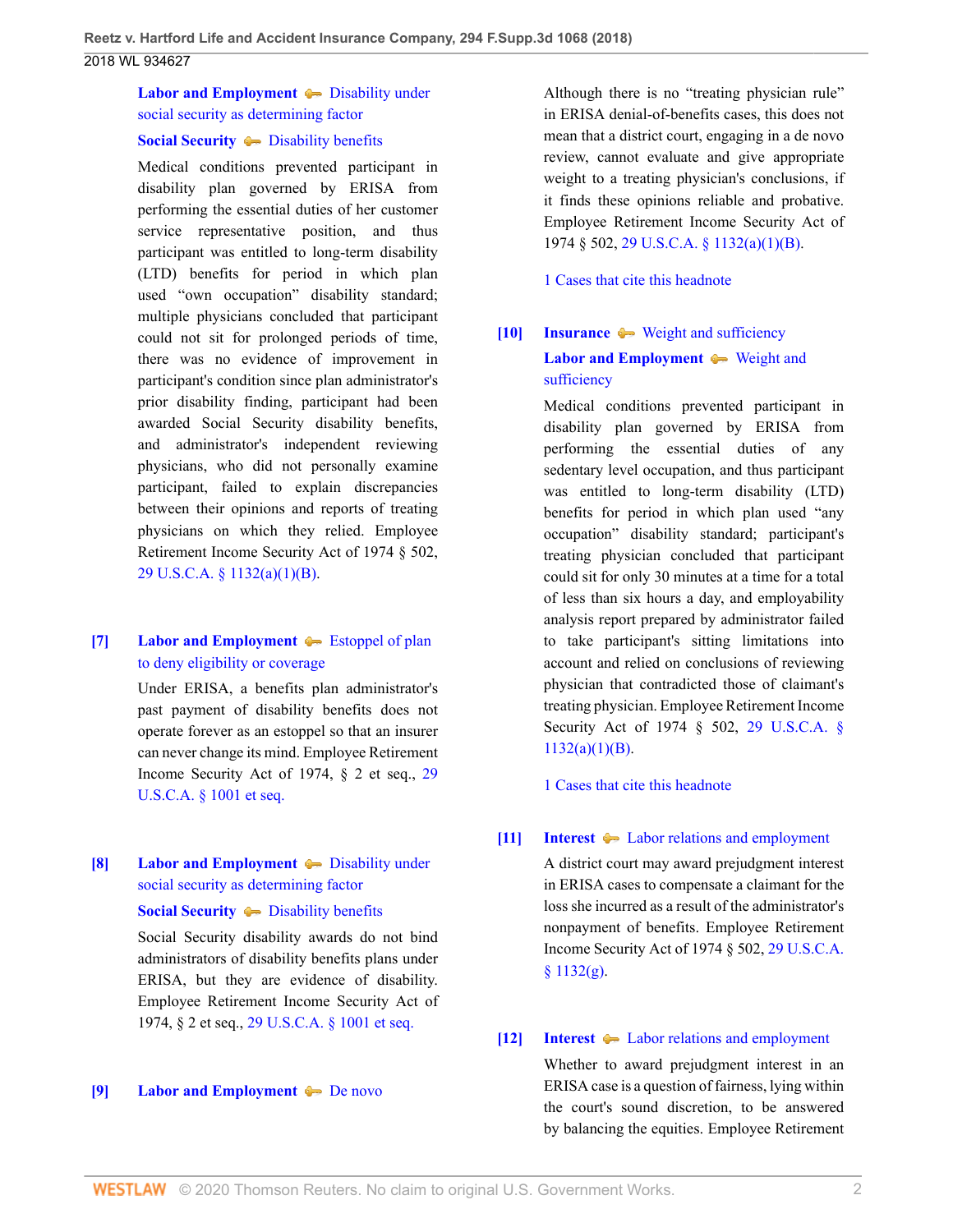Income Security Act of 1974 § 502, [29 U.S.C.A.](http://www.westlaw.com/Link/Document/FullText?findType=L&pubNum=1000546&cite=29USCAS1132&originatingDoc=Id4b79a80158b11e8b0f5f1ddd5677a94&refType=SP&originationContext=document&vr=3.0&rs=cblt1.0&transitionType=DocumentItem&contextData=(sc.UserEnteredCitation)#co_pp_16f4000091d86)  $§ 1132(g).$  $§ 1132(g).$ 

#### <span id="page-2-0"></span>**[\[13\]](#page-12-2) [Interest](http://www.westlaw.com/Browse/Home/KeyNumber/219/View.html?docGuid=Id4b79a80158b11e8b0f5f1ddd5677a94&originationContext=document&vr=3.0&rs=cblt1.0&transitionType=DocumentItem&contextData=(sc.UserEnteredCitation))**  $\bullet\bullet$  [Computation of rate in general](http://www.westlaw.com/Browse/Home/KeyNumber/219k31/View.html?docGuid=Id4b79a80158b11e8b0f5f1ddd5677a94&originationContext=document&vr=3.0&rs=cblt1.0&transitionType=DocumentItem&contextData=(sc.UserEnteredCitation))

Generally, the statutorily-prescribed rate for post-judgment interest is appropriate for fixing the rate of pre-judgment interest in an ERISA case unless the trial judge finds, on substantial evidence, that the equities of that particular case require a different rate. [28 U.S.C.A. § 1961;](http://www.westlaw.com/Link/Document/FullText?findType=L&pubNum=1000546&cite=28USCAS1961&originatingDoc=Id4b79a80158b11e8b0f5f1ddd5677a94&refType=LQ&originationContext=document&vr=3.0&rs=cblt1.0&transitionType=DocumentItem&contextData=(sc.UserEnteredCitation)) Employee Retirement Income Security Act of 1974 § 502, [29 U.S.C.A. § 1132\(g\).](http://www.westlaw.com/Link/Document/FullText?findType=L&pubNum=1000546&cite=29USCAS1132&originatingDoc=Id4b79a80158b11e8b0f5f1ddd5677a94&refType=SP&originationContext=document&vr=3.0&rs=cblt1.0&transitionType=DocumentItem&contextData=(sc.UserEnteredCitation)#co_pp_16f4000091d86)

### **Attorneys and Law Firms**

**\*1070** [Jeffrey Cowan,](http://www.westlaw.com/Link/Document/FullText?findType=h&pubNum=176284&cite=0286649801&originatingDoc=Id4b79a80158b11e8b0f5f1ddd5677a94&refType=RQ&originationContext=document&vr=3.0&rs=cblt1.0&transitionType=DocumentItem&contextData=(sc.UserEnteredCitation)) Law Office of Jeffrey Cowan, [Melton](http://www.westlaw.com/Link/Document/FullText?findType=h&pubNum=176284&cite=0168090501&originatingDoc=Id4b79a80158b11e8b0f5f1ddd5677a94&refType=RQ&originationContext=document&vr=3.0&rs=cblt1.0&transitionType=DocumentItem&contextData=(sc.UserEnteredCitation)) [L. Crawford,](http://www.westlaw.com/Link/Document/FullText?findType=h&pubNum=176284&cite=0168090501&originatingDoc=Id4b79a80158b11e8b0f5f1ddd5677a94&refType=RQ&originationContext=document&vr=3.0&rs=cblt1.0&transitionType=DocumentItem&contextData=(sc.UserEnteredCitation)) Law Office of Mel Crawford, Seattle, WA, for Plaintiff.

[D. Michael Reilly,](http://www.westlaw.com/Link/Document/FullText?findType=h&pubNum=176284&cite=0190733601&originatingDoc=Id4b79a80158b11e8b0f5f1ddd5677a94&refType=RQ&originationContext=document&vr=3.0&rs=cblt1.0&transitionType=DocumentItem&contextData=(sc.UserEnteredCitation)) [Stephania Camp Denton](http://www.westlaw.com/Link/Document/FullText?findType=h&pubNum=176284&cite=0207764101&originatingDoc=Id4b79a80158b11e8b0f5f1ddd5677a94&refType=RQ&originationContext=document&vr=3.0&rs=cblt1.0&transitionType=DocumentItem&contextData=(sc.UserEnteredCitation)), Lane Powell PC, Seattle, WA, for Defendant.

### ORDER

[JAMES L. ROBART](http://www.westlaw.com/Link/Document/FullText?findType=h&pubNum=176284&cite=0181380101&originatingDoc=Id4b79a80158b11e8b0f5f1ddd5677a94&refType=RQ&originationContext=document&vr=3.0&rs=cblt1.0&transitionType=DocumentItem&contextData=(sc.UserEnteredCitation)), United States District Judge

### **I. INTRODUCTION**

**\*\*1** Before the court are Plaintiff Kristen Reetz's and Defendant Hartford Life and Accident Insurance Company's ("Hartford") cross motions for judgment under [Federal Rule](http://www.westlaw.com/Link/Document/FullText?findType=L&pubNum=1000600&cite=USFRCPR52&originatingDoc=Id4b79a80158b11e8b0f5f1ddd5677a94&refType=LQ&originationContext=document&vr=3.0&rs=cblt1.0&transitionType=DocumentItem&contextData=(sc.UserEnteredCitation)) [of Civil Procedure 52,](http://www.westlaw.com/Link/Document/FullText?findType=L&pubNum=1000600&cite=USFRCPR52&originatingDoc=Id4b79a80158b11e8b0f5f1ddd5677a94&refType=LQ&originationContext=document&vr=3.0&rs=cblt1.0&transitionType=DocumentItem&contextData=(sc.UserEnteredCitation)) (Pl. Mot. (Dkt. # 29) ); (Def. Mot. (Dkt. # 31).) Each party opposes the other's motion for judgment. (Pl. Resp. (Dkt. # 33); Def. Resp. (Dkt. # 32).) The court has considered the motions, the parties' submissions in opposition to and in support of the motions, the administrative record, and the applicable law. Being fully advised, <sup>[1](#page-12-3)</sup> the court grants Ms. Reetz's motion for judgment and denies Hartford's motion for judgment.<sup>[2](#page-12-4)</sup>

### <span id="page-2-2"></span>**\*1071 II. FINDINGS OF FACT**

This case arises from Hartford's denial of long-term disability ("LTD") benefits to Ms. Reetz. (*See* Compl. (Dkt. # 1) ¶¶ 5.2– 5.3.) Ms. Reetz's medical history, as well as the facts behind Hartford's termination of LTD benefits, are long and complex. The court details the relevant facts below.

### **A. Initial Issuance of Disability Benefits**

<span id="page-2-3"></span>Ms. Reetz began working at Byram Health Care, Inc. ("Byram") as a senior customer service representative in October 1999. (Admin. Record ("AR") (Dkt. ## 21–23) at  $1393.$  $1393.$  $1393.$ )<sup>3</sup> As described by Byram, this position is a sedentary level occupation, requiring six hours of sitting at a time, for a total of seven hours of sitting per day. (*Id.* at 1214; *see also id.* at 256 (Hartford describing the position as "involving sitting most of the time").) Alternating sitting and standing as needed is not allowed. (*Id.*) There would be a 30–minute break during the eight-hour work day, and a typical work-week consists of 40 total work hours, with 35 of those hours spent sitting. (*See id.*)

While at Byram, Ms. Reetz participated in a LTD benefit plan, administered by Hartford. (AR at 33; *see generally id.* at 8– 51.) The Plan provides benefits to covered employees who become disabled through sickness or accidental injury and defines "disability" as:

**\*\*2** Disability or Disabled means You are prevented from performing one or more of the Essential Duties of:

1) Your Occupation during the Elimination Period

2) Your Occupation, for the 2 year(s) following the Elimination Period, and as a result Your Current Monthly Earnings are less than 80% of Your Indexed Pre-disability Earnings; and

3) After that, Any Occupation.

(*Id.* at 21 (emphasis omitted).) "Essential duties" are further defined as a duty that:

<span id="page-2-1"></span>1) Is substantial, not incidental;

2) Is fundamental or inherent to the occupation; and

3) Cannot be reasonably omitted or changed Your ability to work the number of hours in Your regularly scheduled work week in an Essential duty.

(*Id.*) "Your Occupation" does not mean the specific job that the claimant is performing for a specific employer at a specific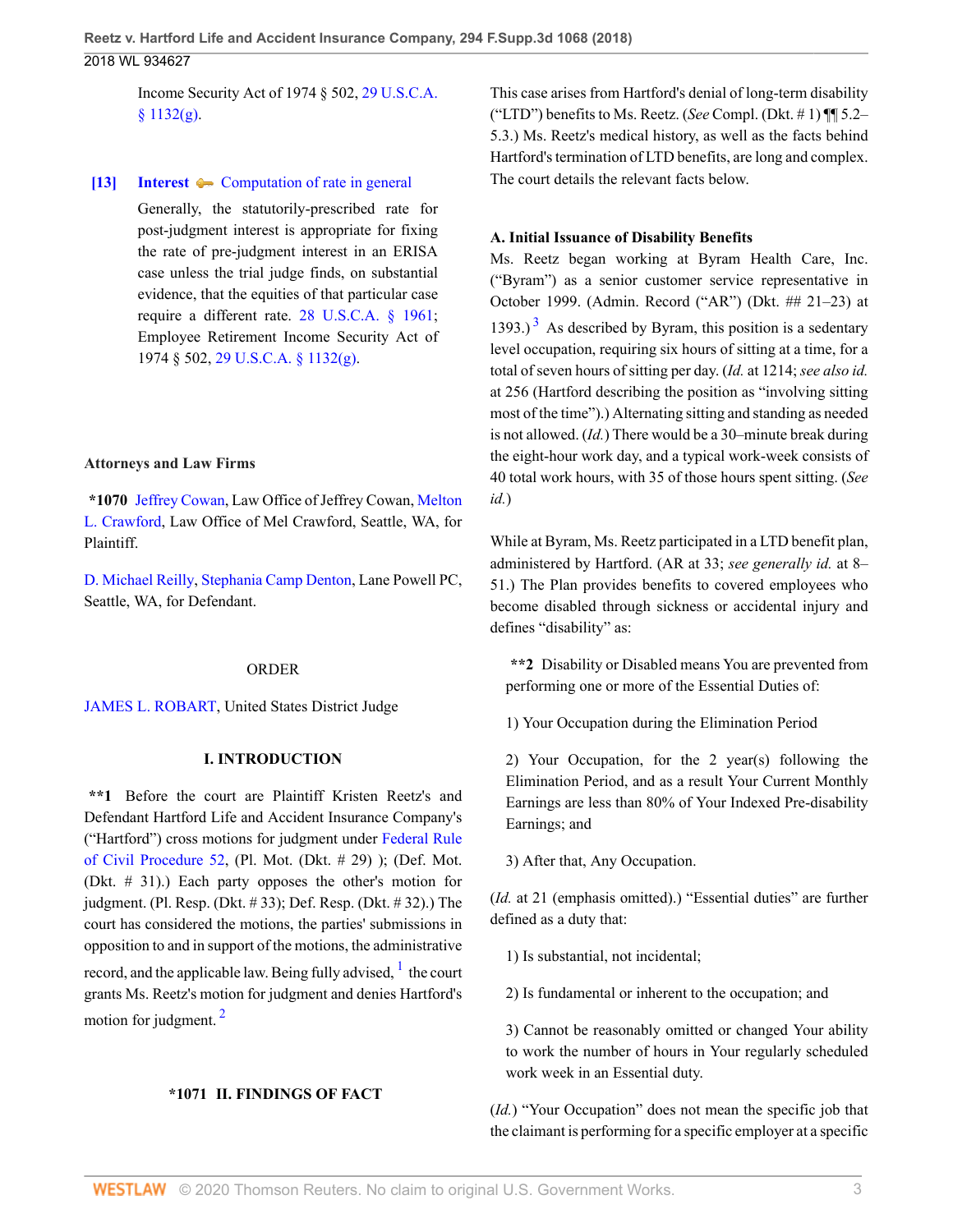location; rather, it is the job that is recognized in the general workplace. (*Id.* at 24.) "Any Occupation," however, means any job for which the claimant is qualified, by education, training, or experience. (*Id.* at 21.) Thus, the Plan offers benefits for the 90–day elimination period and the two years following that period if the claimant cannot perform the essential duties of his or her own occupation. But after those two years, the Plan will only pay benefits if the claimant is unable to perform the essential duties of any occupation for which he or she is qualified. The parties agree that the Plan is an employee benefit plan within the meaning of the Employee Retirement Income Security Act of 1974 ("ERISA"), [29](http://www.westlaw.com/Link/Document/FullText?findType=L&pubNum=1000546&cite=29USCAS1001&originatingDoc=Id4b79a80158b11e8b0f5f1ddd5677a94&refType=LQ&originationContext=document&vr=3.0&rs=cblt1.0&transitionType=DocumentItem&contextData=(sc.UserEnteredCitation)) [U.S.C. § 1001,](http://www.westlaw.com/Link/Document/FullText?findType=L&pubNum=1000546&cite=29USCAS1001&originatingDoc=Id4b79a80158b11e8b0f5f1ddd5677a94&refType=LQ&originationContext=document&vr=3.0&rs=cblt1.0&transitionType=DocumentItem&contextData=(sc.UserEnteredCitation)) *et seq.* (Compl. ¶ 4.6; *see* Def. Mot. at 7.)

Ms. Reetz remained at Byram until March 2014, when she took leave due to **\*1072** persistent pain resulting from [fibromyalgia](http://www.westlaw.com/Link/Document/FullText?entityType=disease&entityId=Ic21f0856475411db9765f9243f53508a&originationContext=document&transitionType=DocumentItem&contextData=(sc.Default)&vr=3.0&rs=cblt1.0) and [spondyloarthropathy.](http://www.westlaw.com/Link/Document/FullText?entityType=disease&entityId=Ibe3ff8f0475411db9765f9243f53508a&originationContext=document&transitionType=DocumentItem&contextData=(sc.Default)&vr=3.0&rs=cblt1.0)<sup>[4](#page-13-1)</sup> (AR at 1450.) Ms. Reetz submitted a claim for benefits under the Plan on March 10, 2014, and Hartford paid short-term disability ("STD") benefits from March 7, 2014 to June 5, 2014. (*Id.* at 1450, 1452.) It is unclear from Hartford's communication what the basis was for these STD benefits. (*See id.* at 1452–53.) However, Ms. Reetz was being treated by Dr. Sue Romanick for persistent pain in her lower back, hips, and joints. (*See, e.g.*, *id.* at 1495.) Dr. Grace Chapman further recognized that Ms. Reetz's health issues were contributing to severe depression and anxiety. (*Id.* at 1487.)

**\*\*3** In June 2014, Hartford began investigating Ms. Reetz's claim for LTD benefits. (*Id.* at 1392–1406.) By this point, Ms. Reetz had also undergone knee surgery in the spring of 2014 and fell on that knee during recovery in late May, aggravating the injury. (*Id.* at 1364–65; 1360 (noting "new reaggravation" with the right knee).) Dr. Cherylann Brown, Ms. Reetz's therapist, further diagnosed her with [major depressive](http://www.westlaw.com/Link/Document/FullText?entityType=disease&entityId=Ib7c7c836475411db9765f9243f53508a&originationContext=document&transitionType=DocumentItem&contextData=(sc.Default)&vr=3.0&rs=cblt1.0) [disorder.](http://www.westlaw.com/Link/Document/FullText?entityType=disease&entityId=Ib7c7c836475411db9765f9243f53508a&originationContext=document&transitionType=DocumentItem&contextData=(sc.Default)&vr=3.0&rs=cblt1.0) (*Id.* at 1385.) Additionally, Ms. Reetz's back pain persisted. Dr. Carolyn Marquadt, Ms. Reetz's primary treating physician, commented that Ms. Reetz "has trouble with sitting or standing" and that her back pain has "more recently...been flared up." (*Id.* at 1061.) Hartford approved LTD benefits on June 23, 2014 (*id.* at 457), and paid LTD benefits to Ms. Reetz through April 2016 "because [she was] unable to perform the duties of [her] [o]ccupation due to symptoms and impairments resulting from symptoms for [her] back and [fibromyalgia"](http://www.westlaw.com/Link/Document/FullText?entityType=disease&entityId=Ic21f0856475411db9765f9243f53508a&originationContext=document&transitionType=DocumentItem&contextData=(sc.Default)&vr=3.0&rs=cblt1.0) (*id.* at 338).

## **B. Ms. Reetz's Medical Condition from June 2014 to May 2016**

During the time she received LTD benefits, Ms. Reetz continued to seek treatment for her [fibromyalgia](http://www.westlaw.com/Link/Document/FullText?entityType=disease&entityId=Ic21f0856475411db9765f9243f53508a&originationContext=document&transitionType=DocumentItem&contextData=(sc.Default)&vr=3.0&rs=cblt1.0) and [spondyloarthropathy.](http://www.westlaw.com/Link/Document/FullText?entityType=disease&entityId=Ibe3ff8f0475411db9765f9243f53508a&originationContext=document&transitionType=DocumentItem&contextData=(sc.Default)&vr=3.0&rs=cblt1.0) The court reviews Ms. Reetz's medical history for the years 2014, 2015, and the first half of 2016 leading up to termination.

## <span id="page-3-2"></span><span id="page-3-1"></span>1. Ms. Reetz's Medical Condition in 2014 and 2015

On December 8, 2014, Dr. Romanick observed that Ms. Reetz had "alot [sic] of back and  $SI^5$  $SI^5$  joint pains, upper back pain...and left shoulder pains." [6](#page-13-3) (*Id.* at 1052.) Dr. Romanick again noted on March 8, 2015, that Ms. Reetz's ["fibromyalgia](http://www.westlaw.com/Link/Document/FullText?entityType=disease&entityId=Ic21f0856475411db9765f9243f53508a&originationContext=document&transitionType=DocumentItem&contextData=(sc.Default)&vr=3.0&rs=cblt1.0) is flaring and associated with debilitating pains and inability to sleep." (*Id.* at 1050.) In May 2015, Ms. Reetz self-reported that her low back pain was worse; sitting aggravated the pain, whereas laying down relieved the pain. (*Id.* at 1066.)

<span id="page-3-0"></span>Over the summer of 2015, Ms. Reetz received L5–S1 facet injections—injections of medicine into the small joints of the lower back for pain relief. (*See id.* at 1017.) **\*1073** Dr. Marquadt reports that these injections reduced Ms. Reetz's pain "by about 50%," but that by July 2015, "the symptoms [were] slowly coming back." (*Id.* at 1017–18.) At that point, Ms. Reetz "still [could not] sit for long periods of time." (*Id.* at 1018.) By August 2015, Dr. Marquadt reports that Ms. Reetz's "back has been worse," that her "pain is 9 out of 10," and that she "has trouble with sitting, standing, or walking for long periods of time." (*Id.* at 1022.) Because Ms. Reetz's "pain is more severe," Dr. Marquadt administered a [Toradol](http://www.westlaw.com/Link/Document/FullText?entityType=bdrug&entityId=I39b35aa4475111db9765f9243f53508a&originationContext=document&transitionType=DocumentItem&contextData=(sc.Default)&vr=3.0&rs=cblt1.0) injection to "help with some of her discomfort." (*Id.* at 1022–23.)

Dr. Marquadt referred Ms. Reetz to Dr. Jennifer Lee at the Swedish Pain Center, and Dr. Lee evaluated Ms. Reetz on November 20, 2015. (*Id.* at 966–72.) Dr. Lee wrote that Ms. Reetz's pain "has been steady in severity" and is "aggravated by prolonged standing, sitting or laying on her back." (*Id.* at 966.) Dr. Lee recommended "bilat L3, L4, L5 medical branch blocks," a procedure where an anesthetic is injected near small medial nerves that are connected to the facet joints to determine whether the facet joint is the source of the pain. (*Id.* at 972.) Dr. Marquadt reviewed this recommendation when she saw Ms. Reetz for a follow-up on December 3, 2015. (*See id.* at 955.) Dr. Marquadt, through her physical examination, noted that Ms. Reetz has "a lot of pain through the suboccupital ridge" with "[t]ension through the neck, upper trapezius, levator scapulae, and rhomboids." (*Id.*) Dr. Marquadt again indicated that her impression was "1. Lumbar facet [arthropathy](http://www.westlaw.com/Link/Document/FullText?entityType=disease&entityId=Ic63ad1fd475411db9765f9243f53508a&originationContext=document&transitionType=DocumentItem&contextData=(sc.Default)&vr=3.0&rs=cblt1.0). 2. [Spondyloarthropathy.](http://www.westlaw.com/Link/Document/FullText?entityType=disease&entityId=Ibe3ff8f0475411db9765f9243f53508a&originationContext=document&transitionType=DocumentItem&contextData=(sc.Default)&vr=3.0&rs=cblt1.0) 3. Cervicogenic and muscle tension headaches. 4. [Fibromyalgia.](http://www.westlaw.com/Link/Document/FullText?entityType=disease&entityId=Ic21f0856475411db9765f9243f53508a&originationContext=document&transitionType=DocumentItem&contextData=(sc.Default)&vr=3.0&rs=cblt1.0)" (*Id.*)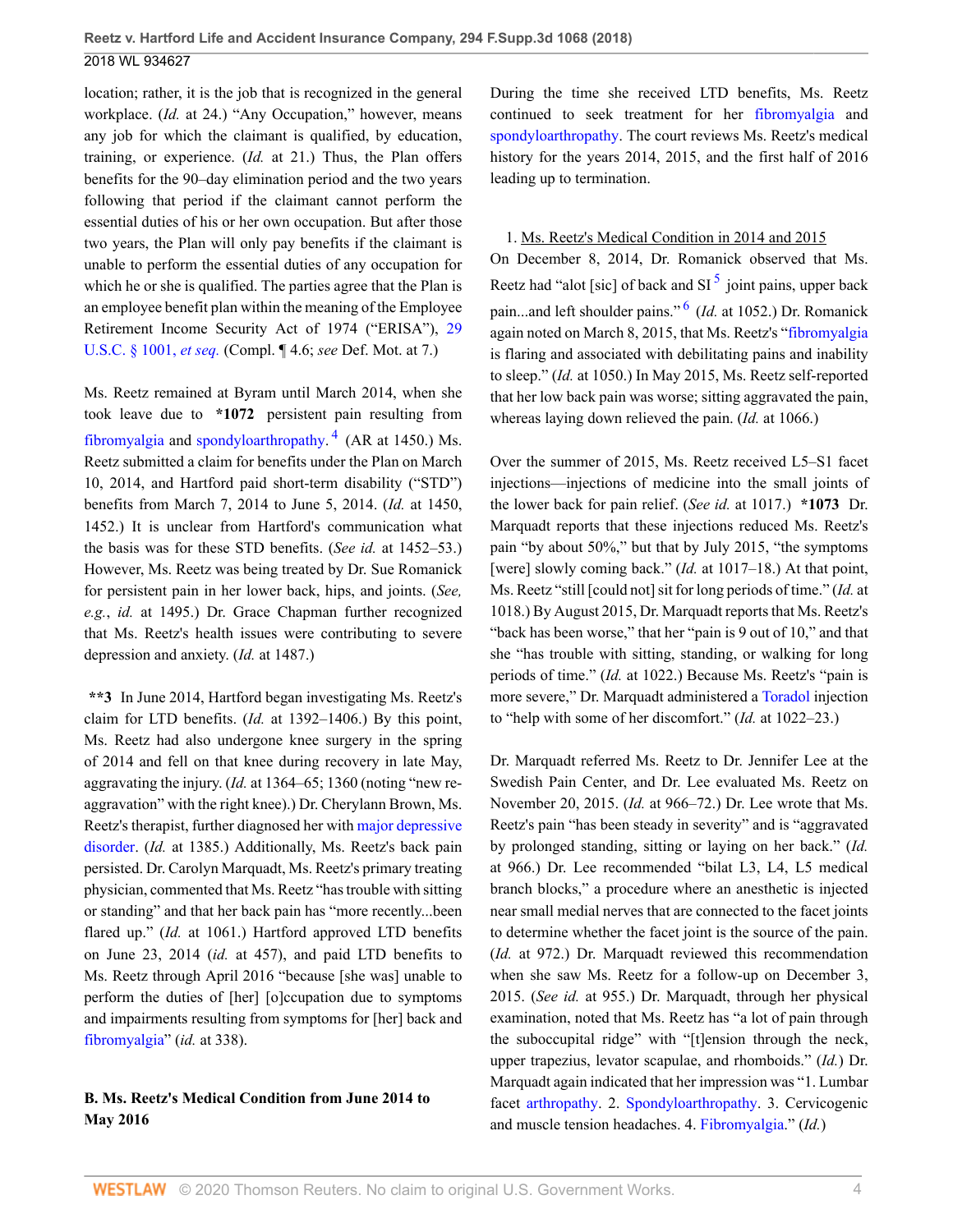### 2. Ms. Reetz's Medical Condition in 2016

**\*\*4** By 2016, Ms. Reetz's pain seemed to increase. On January 5, 2016, Dr. Chapman noted that despite low-impact exercise, Ms. Reetz reports her pain "has increased the past 3 weeks." (*Id.* at 835.) On January 20, 2016, Dr. Thomas Erdmann, Ms. Reetz's new primary care physician, assessed her to be suffering from chronic pain, [fibromyalgia](http://www.westlaw.com/Link/Document/FullText?entityType=disease&entityId=Ic21f0856475411db9765f9243f53508a&originationContext=document&transitionType=DocumentItem&contextData=(sc.Default)&vr=3.0&rs=cblt1.0), and [lumbar facet joint pain.](http://www.westlaw.com/Link/Document/FullText?entityType=disease&entityId=I710dd5a8995711de9b8c850332338889&originationContext=document&transitionType=DocumentItem&contextData=(sc.Default)&vr=3.0&rs=cblt1.0) (*Id.* at 838.) Dr. Erdmann documented Ms. Reetz's pain as "constant with exacerbations, aching, throbbing, shooting, stabbing, [and] burning in nature" that "is worse with sitting and walking." (*Id.* at 840.) On January 29, 2016, Ms. Reetz returned to Dr. Marquadt for another [Toradol](http://www.westlaw.com/Link/Document/FullText?entityType=bdrug&entityId=I39b35aa4475111db9765f9243f53508a&originationContext=document&transitionType=DocumentItem&contextData=(sc.Default)&vr=3.0&rs=cblt1.0) injection. (*Id.* at 740–41.) Dr. Marquadt describes Ms. Reetz's pain as "very flared up" (*id.* at 741), elaborating:

> Since I saw her last, her back is quite severe. Today it is 9 out of 10. She cannot move. It is achy. It is constant. She does not get pain going into the lower extremities. She is getting some aching into her buttock. She has trouble with sitting or standing.

### (*Id.* at 739.)

In March 2016, Dr. Marquadt followed up with Ms. Reetz after Ms. Reetz had received a radiofrequency [neurotomy](http://www.westlaw.com/Link/Document/FullText?entityType=mproc&entityId=Ic30485b8475411db9765f9243f53508a&originationContext=document&transitionType=DocumentItem&contextData=(sc.Default)&vr=3.0&rs=cblt1.0), an [injection procedure](http://www.westlaw.com/Link/Document/FullText?entityType=mproc&entityId=Iacc63fcb475411db9765f9243f53508a&originationContext=document&transitionType=DocumentItem&contextData=(sc.Default)&vr=3.0&rs=cblt1.0) where electrically produced heat is applied to compressed nerves in an attempt to interrupt pain signals to and from the brain. (*Id.* at 749.) Dr. Marquadt again noted that Ms. Reetz seemed to have trouble sitting, bending, or twisting and that she is "somewhat more despondent today due to discomfort." (*Id.* at 750.) Although the radiofrequency had helped, "her overall function has not improved to the point where she can tolerate sitting for more than half an hour at a time." (*Id.* at 751.)

By late April, Ms. Reetz reported to Dr. Marquadt that she experiences "a really bad pinching/stabbing feeling" that "stops [her] from moving[,] it hurts so bad." (*Id.* at 755.) If she "sit[s] for almost any amount of time, [she] go[es] numb all the **\*1074** way to [her] right foot." (*Id.*) Overall, Ms. Reetz reported that "it's just getting worse." (*Id.*) Dr. Marquadt advised her to make an appointment if the pain persisted. (*Id.*) On April 20, 2016, Ms. Reetz saw Dr. Erdmann for a followup appointment on her chronic pain. (*Id.* at 858.) She reported that her pain is "constant" and is "worse with sitting, standing, twisting and bending." (*Id.*)

Ms. Reetz also continued to seek physical therapy treatment for her knee pain. On April 4, 2016, she reported to her physical therapist, Ms. Alison Read, that her "[k]nee is hurting pretty good today. Yesterday was laundry day (up and down stairs)." (*Id.* at 876.) The physical therapist included in her notes that Ms. Reetz was "[f]eeling a [fibromyalgia](http://www.westlaw.com/Link/Document/FullText?entityType=disease&entityId=Ic21f0856475411db9765f9243f53508a&originationContext=document&transitionType=DocumentItem&contextData=(sc.Default)&vr=3.0&rs=cblt1.0) flare up." (*Id.*) Later that month, on April 29, 2016, Ms. Reetz reported that her "[k]nee is feeling great" and that she had no problems running errands at both Costco and Walmart the previous day. (*Id.* at 590.) However, she also reported that she is "[f]eeling [a] fibro flare." (*Id.*)

On May 4, 2016, Ms. Reetz saw Dr. Erdmann and reported that she is "experiencing increasing pain in her back, as well as legs and foot, from [Fibromyalgia](http://www.westlaw.com/Link/Document/FullText?entityType=disease&entityId=Ic21f0856475411db9765f9243f53508a&originationContext=document&transitionType=DocumentItem&contextData=(sc.Default)&vr=3.0&rs=cblt1.0) and [spondyloarthropathy.](http://www.westlaw.com/Link/Document/FullText?entityType=disease&entityId=Ibe3ff8f0475411db9765f9243f53508a&originationContext=document&transitionType=DocumentItem&contextData=(sc.Default)&vr=3.0&rs=cblt1.0)" *(Id.* at 863.) Similarly, on May 6, 2016, Ms. Reetz notified Ms. Read that her "pain overall is unchanged in the last couple months" and that sitting and standing are aggravating factors. (*Id.* at 591–92.) Ms. Read noted on that date that Ms. Reetz suffers from "back pain that is aggravated with all motions of direction." (*Id.* at 594.) Ms. Reetz then saw Dr. Marquadt on May 11, 2016. Dr. Marquadt indicated that "things have been worse" (*id.* at 761): Ms. Reetz "cannot sit for long periods of time," "has to lie down with her feet elevated," and "is having a lot of difficulty with the combination of her lumbar issues, as well as her [fibromyalgia"](http://www.westlaw.com/Link/Document/FullText?entityType=disease&entityId=Ic21f0856475411db9765f9243f53508a&originationContext=document&transitionType=DocumentItem&contextData=(sc.Default)&vr=3.0&rs=cblt1.0) (*id.* at 762–63).

# **C. Hartford's Review and Termination of Ms. Reetz's Benefits**

**\*\*5** Meanwhile, from 2014 to 2016, Hartford was actively evaluating Ms. Reetz's qualification for LTD benefits after its initial approval in June of 2014. In this section, the court details Hartford's denial of LTD benefits, Ms. Reetz's award of Social Security disability ("SSD") benefits, and Ms. Reetz's appeal of Hartford's denial.

## 1. Evaluation and Initial Denial of LTD Benefits

As a part of its evaluation, Hartford collected several physician statements in addition to the medical history detailed above. On June 24, 2014, Dr. Chapman expressed her opinion that the restrictions and limitations keeping Ms. Reetz from working were specific to the environment at Byram and that Ms. Reetz could work for another employer. (*Id.* at 1357.)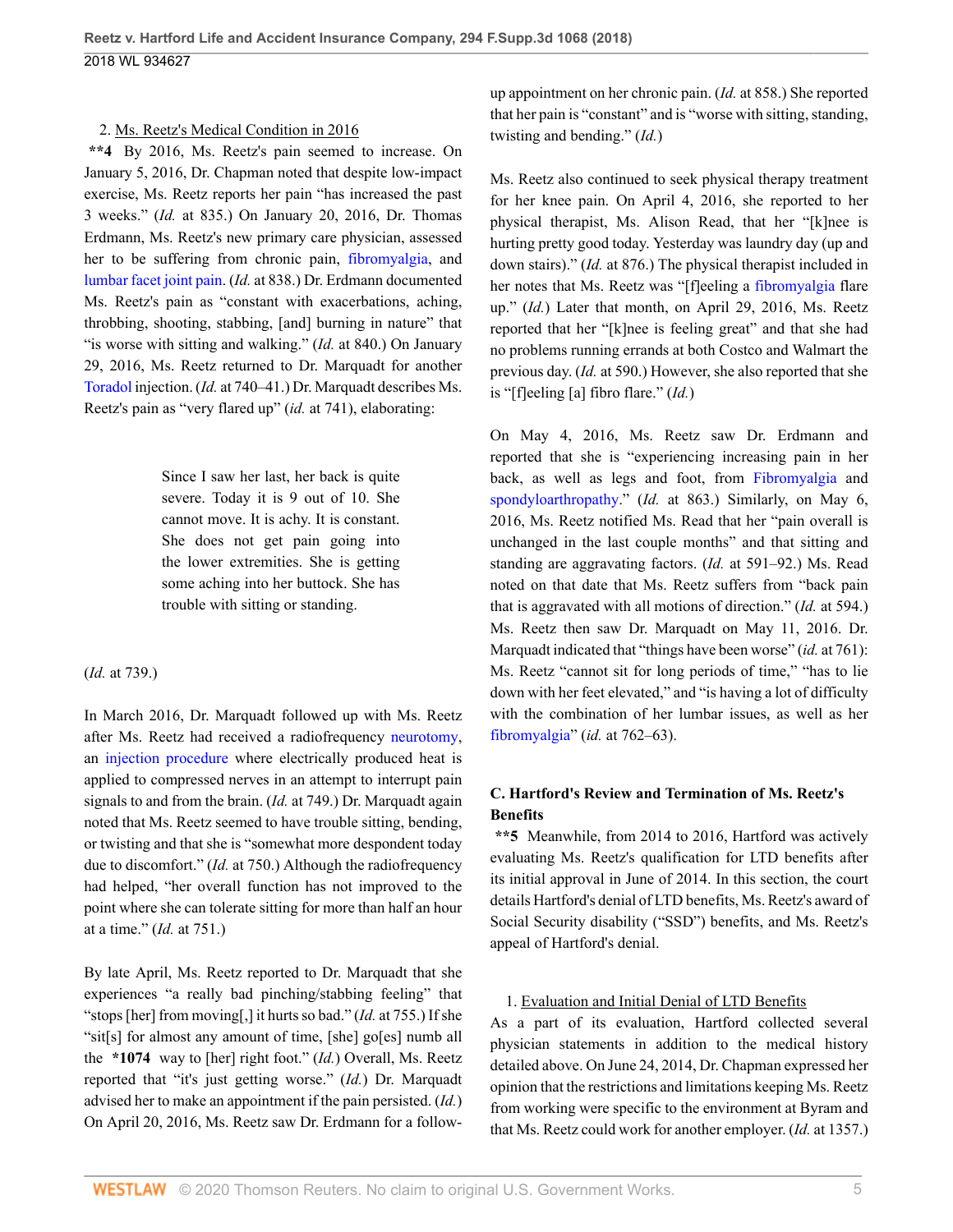On July 15, 2014, Dr. Rujisaki, who oversaw Ms. Reetz's knee surgery, submitted an Attending Physician's Statement ("APS") stating that Ms. Reetz had a degenerative disease and that she was able to sit for three to four hours at a time. (*Id.* at 708.) On September 8, 2014, Dr. Romanick submitted a Physical Capacities Evaluation, finding that Ms. Reetz can sit and stand for a total of six hours a day, with "frequent breaks to stand up and walk." (*Id.* at 1098.)

But in 2015, Hartford received differing information. Dr. Marquadt submitted an APS of Continuing Functionality on August 14, 2015. (*See id.* at 1040–41.) On that form, Dr. Marquadt indicates that Ms. Reetz suffers from [spondyloarthropathy,](http://www.westlaw.com/Link/Document/FullText?entityType=disease&entityId=Ibe3ff8f0475411db9765f9243f53508a&originationContext=document&transitionType=DocumentItem&contextData=(sc.Default)&vr=3.0&rs=cblt1.0) lumbar back pain, and [fibromyalgia](http://www.westlaw.com/Link/Document/FullText?entityType=disease&entityId=Ic21f0856475411db9765f9243f53508a&originationContext=document&transitionType=DocumentItem&contextData=(sc.Default)&vr=3.0&rs=cblt1.0). (*Id.* at 1040.) Because of this, Dr. Marquadt states that Ms. Reetz can only sit for 30 minutes at a time, for a total of four to six hours a day. (*Id.* at 1041.) She can occasionally lift one to ten pounds and rarely **\*1075** lift up to 20 pounds. (*Id.*) She can rarely bend at the waist, kneel, or crouch, and she can occasionally reach above or below shoulder level and perform fingering or handling tasks. (*Id.*)

Six months later, on February 22, 2016, Dr. Marquadt responded to a request for supplemental information by Hartford. (*See id.* at 723–24.) Hartford required clarification on what findings "prevent Ms. Reetz from being able to sit for 2 hours at a time for a total of 6 hours in an 8 hour day." (*Id.* at 723.) Dr. Marquadt pointed to Ms. Reetz's "severe facet [arthropathy](http://www.westlaw.com/Link/Document/FullText?entityType=disease&entityId=Ic63ad1fd475411db9765f9243f53508a&originationContext=document&transitionType=DocumentItem&contextData=(sc.Default)&vr=3.0&rs=cblt1.0)" and muscle spasms in the lumbar area, including Ms. Reetz's weak core, limited lumbar flexion, and limited lumbar extension abilities. (*Id.*) Dr. Marquadt reaffirmed that Ms. Reetz could sit for 30 minutes at a time for a total of four to six hours a day. (*Id.*) Hartford additionally inquired as to Dr. Marquadt's conclusion about Ms. Reetz's reaching and handling abilities. (*Id.*) Dr. Marquadt cited Ms. Reetz's [carpal tunnel](http://www.westlaw.com/Link/Document/FullText?entityType=disease&entityId=Ic8ede3c4475411db9765f9243f53508a&originationContext=document&transitionType=DocumentItem&contextData=(sc.Default)&vr=3.0&rs=cblt1.0) and [fibromyalgia.](http://www.westlaw.com/Link/Document/FullText?entityType=disease&entityId=Ic21f0856475411db9765f9243f53508a&originationContext=document&transitionType=DocumentItem&contextData=(sc.Default)&vr=3.0&rs=cblt1.0) (*Id.*) Lastly, Hartford asked whether Ms. Reetz has "the functional ability to perform the function...on a consistent basis for 8 hours per day for 5 days per week." (*Id.* at 724.) Dr. Marquadt responded "no," pointing to Ms. Reetz's [fibromyalgia](http://www.westlaw.com/Link/Document/FullText?entityType=disease&entityId=Ic21f0856475411db9765f9243f53508a&originationContext=document&transitionType=DocumentItem&contextData=(sc.Default)&vr=3.0&rs=cblt1.0), muscle tightness, fatigue, weakness, [spondyloarthropathy](http://www.westlaw.com/Link/Document/FullText?entityType=disease&entityId=Ibe3ff8f0475411db9765f9243f53508a&originationContext=document&transitionType=DocumentItem&contextData=(sc.Default)&vr=3.0&rs=cblt1.0), and severe lumbar [arthropathy](http://www.westlaw.com/Link/Document/FullText?entityType=disease&entityId=Ic63ad1fd475411db9765f9243f53508a&originationContext=document&transitionType=DocumentItem&contextData=(sc.Default)&vr=3.0&rs=cblt1.0). (*Id.*)

Hartford obtained an independent peer review from Dr. Prerna Khanna, who reviewed Ms. Reetz's medical records and physician APS. (*See id.* at 704–13.) In a report dated March 28, 2016, Dr. Khanna states that she reviewed records "that spanned from January 3, 2014 to August 14, 2015." (*Id.* at 704.) She did not personally examine Ms. Reetz. (*See* *id.* at 704–13.) Dr. Khanna reports that she spoke with Dr. Marquadt, who communicated her impression that Ms. Reetz is credible. (*Id.* at 711.) Dr. Marquadt purportedly told Dr. Khanna that Ms. Reetz is "afraid to go back to work, because she is deconditioned. She does not exercise at all...[and] is, in general, feeling weak and sore all over." (*Id.*) Dr. Marquadt, however, denies that this conversation occurred and can find no record of the call in her office logs. (*Id.* at 762 ("I did not speak to this physician, and there is no documentation of any contact or phone calls in the computer.").)

**\*\*6** Dr. Khanna concluded that she "agree[d] with...[Dr. Marquadt's] assessment of August 14, 2015, where she stated that [Ms. Reetz] can walk, stand and sit for 30 minutes at a time...up to six hours a day for sitting." (*Id.* at 711.) Dr. Khanna also "agree<sup>[d]</sup> with the restrictions that [Ms.] Reetz] can...lift/carry/push/pull up to 10 pounds on a frequent basis." (*Id.*) Dr. Khanna stated that Ms. Reetz "is capable of performing the functions outlined for eight hours per day, 40 hours per week." (*Id.* at 712.) Lastly, Dr. Khanna noted that Ms. Reetz's condition and functionality "are not expected to improve because of the claimant's chronic diagnoses of [fibromyalgia](http://www.westlaw.com/Link/Document/FullText?entityType=disease&entityId=Ic21f0856475411db9765f9243f53508a&originationContext=document&transitionType=DocumentItem&contextData=(sc.Default)&vr=3.0&rs=cblt1.0) and [degenerative joint disease](http://www.westlaw.com/Link/Document/FullText?entityType=disease&entityId=Ibf43d470475411db9765f9243f53508a&originationContext=document&transitionType=DocumentItem&contextData=(sc.Default)&vr=3.0&rs=cblt1.0) with facet [arthropathy](http://www.westlaw.com/Link/Document/FullText?entityType=disease&entityId=Ic63ad1fd475411db9765f9243f53508a&originationContext=document&transitionType=DocumentItem&contextData=(sc.Default)&vr=3.0&rs=cblt1.0)." (*Id.*)

Christina Fleisher, a Vocational Case Manager, prepared an Employability Analysis Report ("EAR") based upon Dr. Khanna's report. (*Id.* at 663–65.) An EAR allows one to input certain qualifications or limitations and subsequently performs a search for available occupations that match those specifications. (*See* Pl. Mot. at 8 n.5.) Utilizing the restrictions detailed by Dr. Khanna, Ms. Fleisher searched for jobs where the strength needed was "LIGHT" and reaching, handling and fingering activities were "constantly" performed. (*Id.* at 664.) "All remaining Physical Demands...remained at Pre-disability levels as there was nothing to indicate otherwise." (*Id.*) Ms. Fleisher then eliminated from the results any job that "involve[s] standing and walking over 2 hours total/day" **\*1076** or requires additional training or experience. (*Id.*) Ms. Fleisher subsequently concluded that there were at least ten occupations that Ms. Reetz could perform; the identified occupations were sedentary occupations, involving sitting and clerical work. (*See id.* at 665–700.)

Utilizing this information, Hartford found that Ms. Reetz was no longer disabled as defined in the Plan. (*Id.* at 335– 41.) In its April 28, 2016, letter terminating Ms. Reetz's benefits, Hartford describes the essential duties of "Your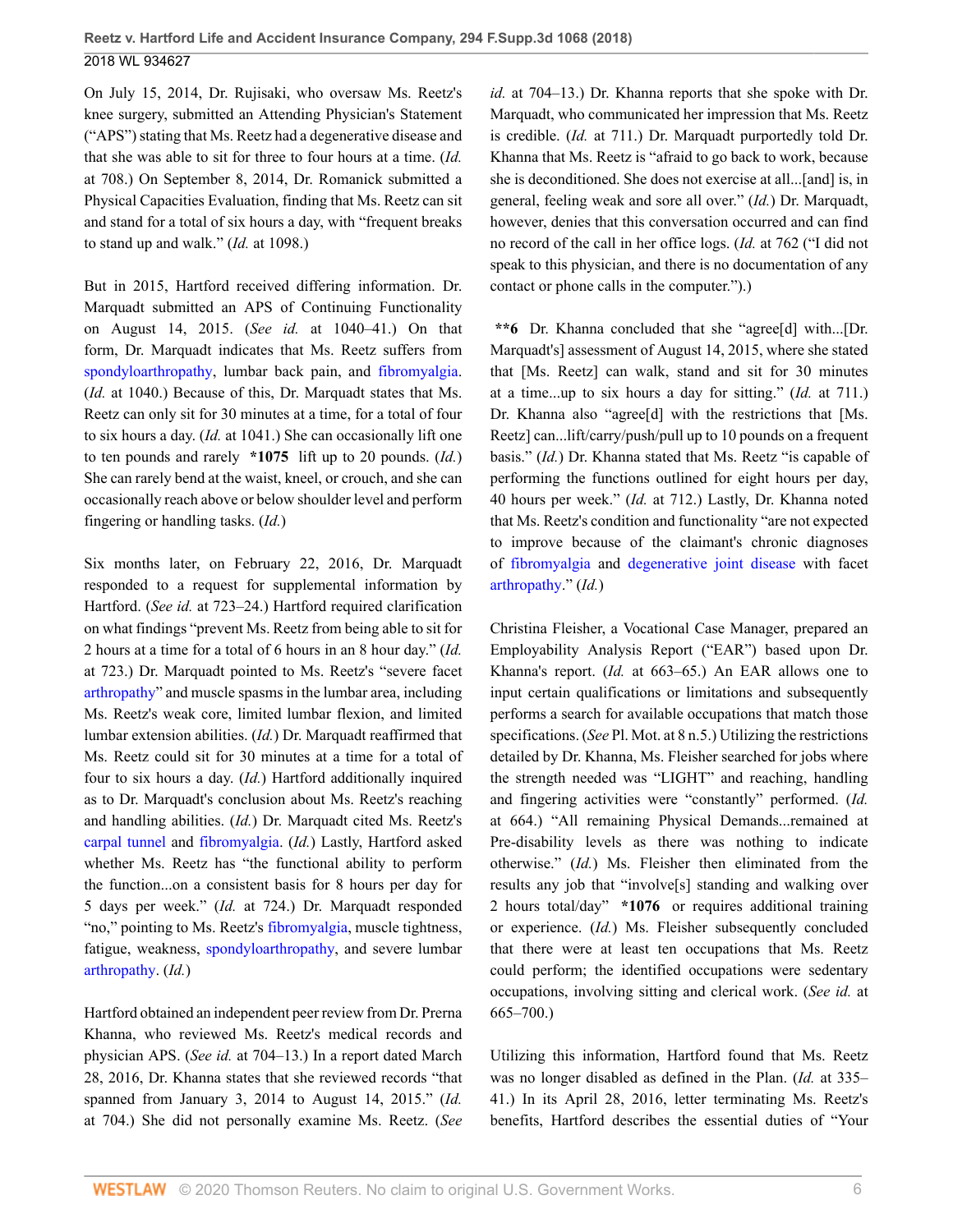Occupation": "[Y]ou must be able to push or pull up to 10 pounds frequently. You must be able to do sitting most of the time." (*Id.* at 338.) Characterizing Dr. Khanna as having concluded that Ms. Reetz "can sit for 30 minutes at a time for a total of 6 hours a day" for "8 hours per day for 40 hours per week," Hartford concluded from the combination of all the medical information in the file that Ms. Reetz can "push our [sic] pull up to 10 pounds frequently" and can "do sitting most of the time." (*Id.* at 329.) As such, Hartford concluded that "the medical information does not support you[r] inability to perform the essential duties of your Own Occupation." (*Id.*) Hartford further described the EAR, which "showed that there are a number of occupations for which you are qualified that are within your physical capabilities." (*Id.* at 340.) Therefore, Hartford additionally concluded that Ms. Reetz is "not prevented from performing the essential duties of your Own or Any Occupation." (*Id.*)

### 2. Ms. Reetz's SSDI Benefits Award

As required by the Plan, Ms. Reetz had applied for Social Security Disability ("SSDI") benefits after receiving LTD benefits from Hartford. (*See id.* at 18, 1207.) Hartford assisted Ms. Reetz in her SSDI application by referring her to Doherty Cella Keane, a firm that specializes in SSDI matters. (*Id.* at 449, 1203, 1208.) Ms. Reetz's SSDI application, as well as her Request for Reconsideration, were initially denied. (*See id.* at 1083, 1197, 1204–06.) Ms. Reetz, with help from the attorneys provided by Hartford, sought a hearing, which was scheduled for May 26, 2016. (*See id.* at 714.)

On June 29, 2016, after the hearing, Administrative Law Judge ("ALJ") Gordon W. Griggs found that Ms. Reetz was disabled as of March 7, 2014, under the Social Security Administration's ("SSA") rules. (*Id.* at 565–69.) Accordingly, the SSA awarded Ms. Reetz retroactive benefits beginning September 2014. (*See id.* at 541.) Because the SSDI benefits offset Hartford's payment of LTD benefits (*id.* at 1208), Hartford notified Ms. Reetz that it had overpaid her LTD benefits by \$30,817.99 and requested repayment (*id.* at 321– 23).

## 3. Ms. Reetz's Appeal

**\*\*7** Ms. Reetz appealed Hartford's decision on May 9, 2016. (*Id.* at 634–35.) Dr. Marquadt asserts in her May 11, 2016, medical notes that after review of the disability paperwork, she does not agree with Dr. Khanna's assessment, "as what [Dr. Marquadt] had signed off on did not equal an 8–hour day." (*Id.* at 762.) Dr. Marquadt further states that she disagrees with the disability assessment (*id.* at 763) and submitted another APS that same day (*see id.* at 632–33).

This second APS submitted by Dr. Marquadt on May 11, 2016, sends mixed signals. On one hand, Dr. Marquadt indicates that Ms. Reetz could sit for four hours at one time and circled no number when asked for the total hours that Ms. Reetz could sit. (*See id.* at 633.) On the other hand, Dr. Marquadt remarks that Ms. Reetz's current status was "unchanged." (*Id.*) Dr. Marquadt also indicates that Ms. Reetz can only occasionally lift up to ten **\*1077** pounds and only occasionally perform upper extremity activity such as keyboard tasks, grasping, or reaching. (*Id.*)

<span id="page-6-0"></span>As a part of the appeal process, Hartford sent Ms. Reetz's records to three independent medical officials for peer review. (*Id.* at 326.) Of these three, Dr. Elena Schiopu was board certified in rheumatology and commented on Ms. Reetz's [fibromyalgia](http://www.westlaw.com/Link/Document/FullText?entityType=disease&entityId=Ic21f0856475411db9765f9243f53508a&originationContext=document&transitionType=DocumentItem&contextData=(sc.Default)&vr=3.0&rs=cblt1.0) and [spondyloarthropathy](http://www.westlaw.com/Link/Document/FullText?entityType=disease&entityId=Ibe3ff8f0475411db9765f9243f53508a&originationContext=document&transitionType=DocumentItem&contextData=(sc.Default)&vr=3.0&rs=cblt1.0). [7](#page-13-4) (*See id.* at 518–22.) Dr. Schiopu reviewed all of Ms. Reetz's medical records up through May 2016 (*id.* at 518–19) and concluded that since April 28, 2016, Ms. Reetz can "sit continuously, without any limitations." (*Id.* at 522.) Dr. Schiopu also concludes that Ms. Reetz can "reach in all planes, perform fine finger manipulations and fine and strong grip without limitations," and "lift 10 pounds frequently." (*Id.*) However, Dr. Schiopu notes that Ms. Reetz should be "allowed to change positions at least every 30 minutes for comfort." (*Id.*)

Based on these independent reviews, Hartford upheld its determination that Ms. Reetz was not "disabled" within the meaning of the Plan. (*Id.* at 324–29.) Hartford concluded that Ms. Reetz is "capable of functioning at a sedentary to light physical demand level on a full time basis with the restrictions and limitations noted above." (*Id.* at 327.) And although the SSA's disability determination was a relevant piece of evidence, Hartford noted that the "SSA's determination is not conclusive." (*Id.* at 328.) Hartford emphasized that the SSA operates under a different standard, may weigh subjective evidence differently, and may have different medical evidence in the record before it. (*Id.* at 328–29.) Accordingly, it upheld its decision to terminate Ms. Reetz's LTD benefits. (*Id.* at 328.)

Ms. Reetz subsequently filed suit under ERISA, and both parties request judgment on the administrative record under [Rule 52](http://www.westlaw.com/Link/Document/FullText?findType=L&pubNum=1000600&cite=USFRCPR52&originatingDoc=Id4b79a80158b11e8b0f5f1ddd5677a94&refType=LQ&originationContext=document&vr=3.0&rs=cblt1.0&transitionType=DocumentItem&contextData=(sc.UserEnteredCitation)). (*See* Pl. Mot. at 9; Def. Mot. at 1); *see [Kearney v.](http://www.westlaw.com/Link/Document/FullText?findType=Y&serNum=1999110922&pubNum=0000506&originatingDoc=Id4b79a80158b11e8b0f5f1ddd5677a94&refType=RP&fi=co_pp_sp_506_1095&originationContext=document&vr=3.0&rs=cblt1.0&transitionType=DocumentItem&contextData=(sc.UserEnteredCitation)#co_pp_sp_506_1095) Standard Ins. Co.*[, 175 F.3d 1084, 1095 \(9th Cir. 1999\)](http://www.westlaw.com/Link/Document/FullText?findType=Y&serNum=1999110922&pubNum=0000506&originatingDoc=Id4b79a80158b11e8b0f5f1ddd5677a94&refType=RP&fi=co_pp_sp_506_1095&originationContext=document&vr=3.0&rs=cblt1.0&transitionType=DocumentItem&contextData=(sc.UserEnteredCitation)#co_pp_sp_506_1095). The court now addresses both motions.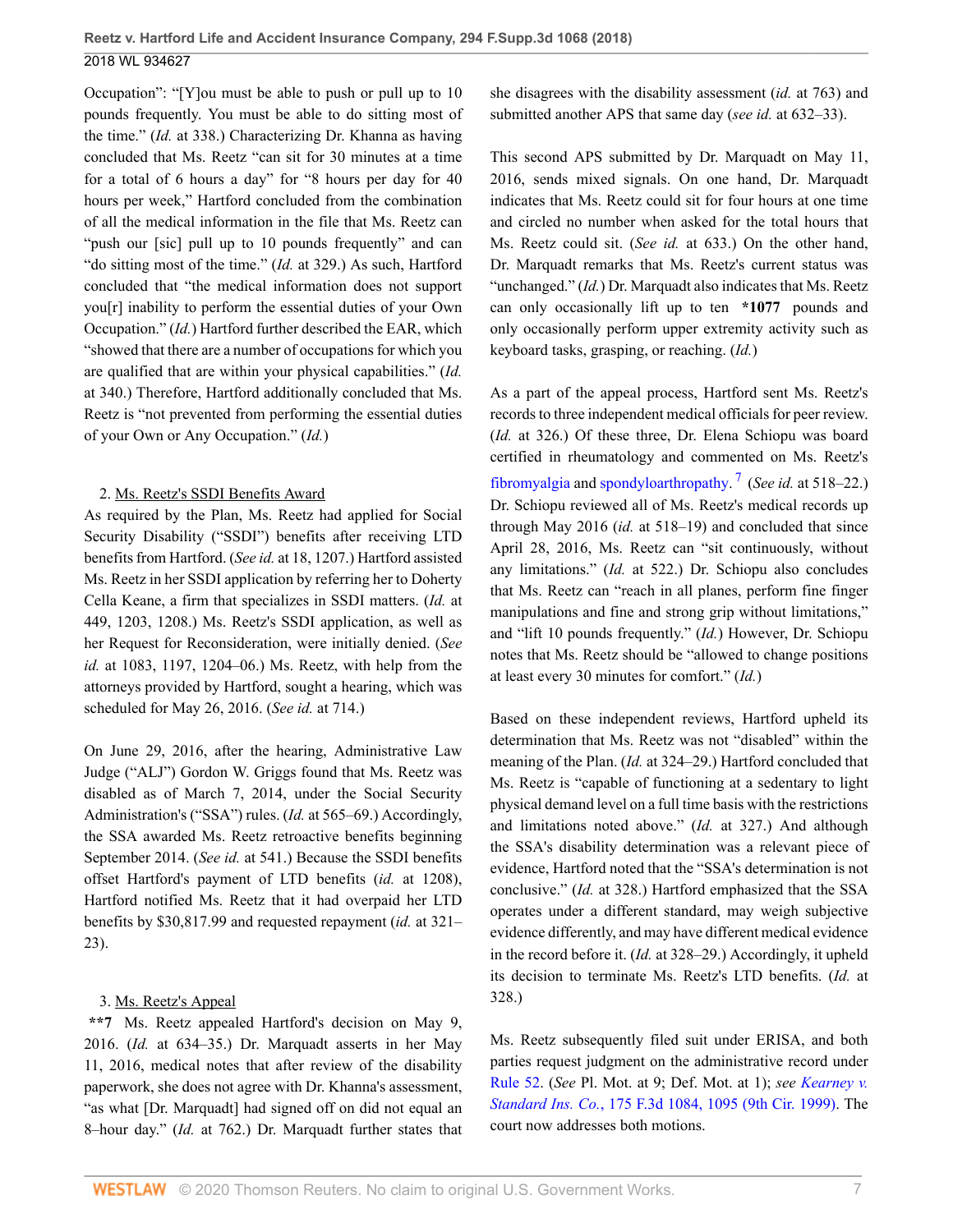#### **III. CONCLUSIONS OF LAW**

#### **A. Legal Standard**

**\*\*8** ERISA provides that a qualifying ERISA plan "participant" may bring a civil action in federal court "to recover benefits due to him under the terms of his plan, to enforce his rights under the terms of the plan, or to clarify his rights to future benefits under the terms of the plan." [29](http://www.westlaw.com/Link/Document/FullText?findType=L&pubNum=1000546&cite=29USCAS1132&originatingDoc=Id4b79a80158b11e8b0f5f1ddd5677a94&refType=RB&originationContext=document&vr=3.0&rs=cblt1.0&transitionType=DocumentItem&contextData=(sc.UserEnteredCitation)#co_pp_50660000823d1) [U.S.C. § 1132\(a\)\(1\)\(B\)](http://www.westlaw.com/Link/Document/FullText?findType=L&pubNum=1000546&cite=29USCAS1132&originatingDoc=Id4b79a80158b11e8b0f5f1ddd5677a94&refType=RB&originationContext=document&vr=3.0&rs=cblt1.0&transitionType=DocumentItem&contextData=(sc.UserEnteredCitation)#co_pp_50660000823d1); *[Metro. Life Ins. Co. v. Glenn](http://www.westlaw.com/Link/Document/FullText?findType=Y&serNum=2016336257&pubNum=0000780&originatingDoc=Id4b79a80158b11e8b0f5f1ddd5677a94&refType=RP&fi=co_pp_sp_780_108&originationContext=document&vr=3.0&rs=cblt1.0&transitionType=DocumentItem&contextData=(sc.UserEnteredCitation)#co_pp_sp_780_108)*, 554 [U.S. 105, 108, 128 S.Ct. 2343, 171 L.Ed.2d 299 \(2008\)](http://www.westlaw.com/Link/Document/FullText?findType=Y&serNum=2016336257&pubNum=0000780&originatingDoc=Id4b79a80158b11e8b0f5f1ddd5677a94&refType=RP&fi=co_pp_sp_780_108&originationContext=document&vr=3.0&rs=cblt1.0&transitionType=DocumentItem&contextData=(sc.UserEnteredCitation)#co_pp_sp_780_108). The parties do not dispute that Ms. Reetz, as a participant under a qualifying ERISA plan, is entitled to bring this suit under ERISA. (*See* Pl. Mot. at 4; Def. Mot. at 7.)

<span id="page-7-0"></span>**[\[1\]](#page-0-1)** Both parties have elected to proceed pursuant to [Federal](http://www.westlaw.com/Link/Document/FullText?findType=L&pubNum=1000600&cite=USFRCPR52&originatingDoc=Id4b79a80158b11e8b0f5f1ddd5677a94&refType=LQ&originationContext=document&vr=3.0&rs=cblt1.0&transitionType=DocumentItem&contextData=(sc.UserEnteredCitation)) [Rule of Civil Procedure 52,](http://www.westlaw.com/Link/Document/FullText?findType=L&pubNum=1000600&cite=USFRCPR52&originatingDoc=Id4b79a80158b11e8b0f5f1ddd5677a94&refType=LQ&originationContext=document&vr=3.0&rs=cblt1.0&transitionType=DocumentItem&contextData=(sc.UserEnteredCitation)) under which the court conducts "what is essentially a bench trial on the record." *See [Minton](http://www.westlaw.com/Link/Document/FullText?findType=Y&serNum=2019091012&pubNum=0004637&originatingDoc=Id4b79a80158b11e8b0f5f1ddd5677a94&refType=RP&fi=co_pp_sp_4637_1218&originationContext=document&vr=3.0&rs=cblt1.0&transitionType=DocumentItem&contextData=(sc.UserEnteredCitation)#co_pp_sp_4637_1218) [v. Deloitte and Touche USA LLP Plan](http://www.westlaw.com/Link/Document/FullText?findType=Y&serNum=2019091012&pubNum=0004637&originatingDoc=Id4b79a80158b11e8b0f5f1ddd5677a94&refType=RP&fi=co_pp_sp_4637_1218&originationContext=document&vr=3.0&rs=cblt1.0&transitionType=DocumentItem&contextData=(sc.UserEnteredCitation)#co_pp_sp_4637_1218)*, 631 F.Supp.2d 1213, [1218 \(N.D. Cal. 2009\)](http://www.westlaw.com/Link/Document/FullText?findType=Y&serNum=2019091012&pubNum=0004637&originatingDoc=Id4b79a80158b11e8b0f5f1ddd5677a94&refType=RP&fi=co_pp_sp_4637_1218&originationContext=document&vr=3.0&rs=cblt1.0&transitionType=DocumentItem&contextData=(sc.UserEnteredCitation)#co_pp_sp_4637_1218). When considering a [Rule 52](http://www.westlaw.com/Link/Document/FullText?findType=L&pubNum=1000600&cite=USFRCPR52&originatingDoc=Id4b79a80158b11e8b0f5f1ddd5677a94&refType=LQ&originationContext=document&vr=3.0&rs=cblt1.0&transitionType=DocumentItem&contextData=(sc.UserEnteredCitation)) motion for judgment, the court will ask "not whether there is a genuine issue of material fact, but instead **\*1078** whether [the claimant] is disabled within the terms of the policy." *Kearney*[, 175 F.3d at 1095.](http://www.westlaw.com/Link/Document/FullText?findType=Y&serNum=1999110922&pubNum=0000506&originatingDoc=Id4b79a80158b11e8b0f5f1ddd5677a94&refType=RP&fi=co_pp_sp_506_1095&originationContext=document&vr=3.0&rs=cblt1.0&transitionType=DocumentItem&contextData=(sc.UserEnteredCitation)#co_pp_sp_506_1095) The court "can evaluate the persuasiveness of conflicting testimony and decide which is more likely true." *[Id.](http://www.westlaw.com/Link/Document/FullText?findType=Y&serNum=1999110922&pubNum=0000506&originatingDoc=Id4b79a80158b11e8b0f5f1ddd5677a94&refType=RP&originationContext=document&vr=3.0&rs=cblt1.0&transitionType=DocumentItem&contextData=(sc.UserEnteredCitation))* Thus, when considering a [Rule 52](http://www.westlaw.com/Link/Document/FullText?findType=L&pubNum=1000600&cite=USFRCPR52&originatingDoc=Id4b79a80158b11e8b0f5f1ddd5677a94&refType=LQ&originationContext=document&vr=3.0&rs=cblt1.0&transitionType=DocumentItem&contextData=(sc.UserEnteredCitation)) motion for judgment in an ERISA benefits case, the court may make factual findings, evaluate credibility, and weigh the evidence before it to determine whether the administrator correctly or incorrectly denied benefits. *See [Anderson v.](http://www.westlaw.com/Link/Document/FullText?findType=Y&serNum=2036773884&pubNum=0007903&originatingDoc=Id4b79a80158b11e8b0f5f1ddd5677a94&refType=RP&fi=co_pp_sp_7903_1231&originationContext=document&vr=3.0&rs=cblt1.0&transitionType=DocumentItem&contextData=(sc.UserEnteredCitation)#co_pp_sp_7903_1231) [Liberty Mut. Long Term Disability Plan](http://www.westlaw.com/Link/Document/FullText?findType=Y&serNum=2036773884&pubNum=0007903&originatingDoc=Id4b79a80158b11e8b0f5f1ddd5677a94&refType=RP&fi=co_pp_sp_7903_1231&originationContext=document&vr=3.0&rs=cblt1.0&transitionType=DocumentItem&contextData=(sc.UserEnteredCitation)#co_pp_sp_7903_1231)*, 116 F.Supp.3d 1228, [1231 \(W.D. Wash. 2015\);](http://www.westlaw.com/Link/Document/FullText?findType=Y&serNum=2036773884&pubNum=0007903&originatingDoc=Id4b79a80158b11e8b0f5f1ddd5677a94&refType=RP&fi=co_pp_sp_7903_1231&originationContext=document&vr=3.0&rs=cblt1.0&transitionType=DocumentItem&contextData=(sc.UserEnteredCitation)#co_pp_sp_7903_1231) *[Oldoerp v. Wells Fargo & Co. Long](http://www.westlaw.com/Link/Document/FullText?findType=Y&serNum=2032613026&pubNum=0007903&originatingDoc=Id4b79a80158b11e8b0f5f1ddd5677a94&refType=RP&fi=co_pp_sp_7903_1250&originationContext=document&vr=3.0&rs=cblt1.0&transitionType=DocumentItem&contextData=(sc.UserEnteredCitation)#co_pp_sp_7903_1250) Term Disability Plan*[, 12 F.Supp.3d 1237, 1250 \(N.D. Cal.](http://www.westlaw.com/Link/Document/FullText?findType=Y&serNum=2032613026&pubNum=0007903&originatingDoc=Id4b79a80158b11e8b0f5f1ddd5677a94&refType=RP&fi=co_pp_sp_7903_1250&originationContext=document&vr=3.0&rs=cblt1.0&transitionType=DocumentItem&contextData=(sc.UserEnteredCitation)#co_pp_sp_7903_1250) [2014\)](http://www.westlaw.com/Link/Document/FullText?findType=Y&serNum=2032613026&pubNum=0007903&originatingDoc=Id4b79a80158b11e8b0f5f1ddd5677a94&refType=RP&fi=co_pp_sp_7903_1250&originationContext=document&vr=3.0&rs=cblt1.0&transitionType=DocumentItem&contextData=(sc.UserEnteredCitation)#co_pp_sp_7903_1250).

<span id="page-7-4"></span><span id="page-7-3"></span><span id="page-7-2"></span><span id="page-7-1"></span>**[\[2\]](#page-0-2) [\[3\]](#page-0-3) [\[4\]](#page-0-4) [\[5](#page-0-5)]** Both parties additionally agree to *de novo* restoration of her LTD benefits for this period. review. (*See* Pl. Mot. at 10; Def. Mot. at 7.) On *de novo* review, the administrator's decision receives no deference. *[Muniz v. Amec Constr. Mgmt., Inc.](http://www.westlaw.com/Link/Document/FullText?findType=Y&serNum=2023501190&pubNum=0000506&originatingDoc=Id4b79a80158b11e8b0f5f1ddd5677a94&refType=RP&fi=co_pp_sp_506_1295&originationContext=document&vr=3.0&rs=cblt1.0&transitionType=DocumentItem&contextData=(sc.UserEnteredCitation)#co_pp_sp_506_1295)*, 623 F.3d 1290, 1295–96 [\(9th Cir. 2010\)](http://www.westlaw.com/Link/Document/FullText?findType=Y&serNum=2023501190&pubNum=0000506&originatingDoc=Id4b79a80158b11e8b0f5f1ddd5677a94&refType=RP&fi=co_pp_sp_506_1295&originationContext=document&vr=3.0&rs=cblt1.0&transitionType=DocumentItem&contextData=(sc.UserEnteredCitation)#co_pp_sp_506_1295). Instead, the court conducts an "independent and thorough inspection of an administrator's decision" to determine in the first instance if the claimant has adequately established that he or she is disabled under the terms of the plan. *[Silver v. Exec. Car Leasing Long–Term Disability Plan](http://www.westlaw.com/Link/Document/FullText?findType=Y&serNum=2010423310&pubNum=0000506&originatingDoc=Id4b79a80158b11e8b0f5f1ddd5677a94&refType=RP&fi=co_pp_sp_506_733&originationContext=document&vr=3.0&rs=cblt1.0&transitionType=DocumentItem&contextData=(sc.UserEnteredCitation)#co_pp_sp_506_733)*, [466 F.3d 727, 733 \(9th Cir. 2006\)](http://www.westlaw.com/Link/Document/FullText?findType=Y&serNum=2010423310&pubNum=0000506&originatingDoc=Id4b79a80158b11e8b0f5f1ddd5677a94&refType=RP&fi=co_pp_sp_506_733&originationContext=document&vr=3.0&rs=cblt1.0&transitionType=DocumentItem&contextData=(sc.UserEnteredCitation)#co_pp_sp_506_733); *Muniz* [623 F.3d at 1295–](http://www.westlaw.com/Link/Document/FullText?findType=Y&serNum=2023501190&pubNum=0000506&originatingDoc=Id4b79a80158b11e8b0f5f1ddd5677a94&refType=RP&fi=co_pp_sp_506_1295&originationContext=document&vr=3.0&rs=cblt1.0&transitionType=DocumentItem&contextData=(sc.UserEnteredCitation)#co_pp_sp_506_1295) [96](http://www.westlaw.com/Link/Document/FullText?findType=Y&serNum=2023501190&pubNum=0000506&originatingDoc=Id4b79a80158b11e8b0f5f1ddd5677a94&refType=RP&fi=co_pp_sp_506_1295&originationContext=document&vr=3.0&rs=cblt1.0&transitionType=DocumentItem&contextData=(sc.UserEnteredCitation)#co_pp_sp_506_1295). Generally, that review is limited to the evidence contained in the administrative record. *[Opeta v. Nw. Airlines Pension](http://www.westlaw.com/Link/Document/FullText?findType=Y&serNum=2012177070&pubNum=0000506&originatingDoc=Id4b79a80158b11e8b0f5f1ddd5677a94&refType=RP&fi=co_pp_sp_506_1217&originationContext=document&vr=3.0&rs=cblt1.0&transitionType=DocumentItem&contextData=(sc.UserEnteredCitation)#co_pp_sp_506_1217) Plan for Contract Emp.*[, 484 F.3d 1211, 1217 \(9th Cir. 2007\)](http://www.westlaw.com/Link/Document/FullText?findType=Y&serNum=2012177070&pubNum=0000506&originatingDoc=Id4b79a80158b11e8b0f5f1ddd5677a94&refType=RP&fi=co_pp_sp_506_1217&originationContext=document&vr=3.0&rs=cblt1.0&transitionType=DocumentItem&contextData=(sc.UserEnteredCitation)#co_pp_sp_506_1217).

In evaluating the persuasiveness of each party's case, the court necessarily must make reasonable inferences where appropriate. *Oldoerp*[, 12 F.Supp.3d at 1251](http://www.westlaw.com/Link/Document/FullText?findType=Y&serNum=2032613026&pubNum=0007903&originatingDoc=Id4b79a80158b11e8b0f5f1ddd5677a94&refType=RP&fi=co_pp_sp_7903_1251&originationContext=document&vr=3.0&rs=cblt1.0&transitionType=DocumentItem&contextData=(sc.UserEnteredCitation)#co_pp_sp_7903_1251). The claimant has the burden of showing by a preponderance of the evidence his or her entitlement to benefits. *Id.* [at 1250–51;](http://www.westlaw.com/Link/Document/FullText?findType=Y&serNum=2032613026&pubNum=0007903&originatingDoc=Id4b79a80158b11e8b0f5f1ddd5677a94&refType=RP&fi=co_pp_sp_7903_1250&originationContext=document&vr=3.0&rs=cblt1.0&transitionType=DocumentItem&contextData=(sc.UserEnteredCitation)#co_pp_sp_7903_1250) *[Muniz](http://www.westlaw.com/Link/Document/FullText?findType=Y&serNum=2023501190&pubNum=0000506&originatingDoc=Id4b79a80158b11e8b0f5f1ddd5677a94&refType=RP&fi=co_pp_sp_506_1294&originationContext=document&vr=3.0&rs=cblt1.0&transitionType=DocumentItem&contextData=(sc.UserEnteredCitation)#co_pp_sp_506_1294)*, 623 [F.3d at 1294](http://www.westlaw.com/Link/Document/FullText?findType=Y&serNum=2023501190&pubNum=0000506&originatingDoc=Id4b79a80158b11e8b0f5f1ddd5677a94&refType=RP&fi=co_pp_sp_506_1294&originationContext=document&vr=3.0&rs=cblt1.0&transitionType=DocumentItem&contextData=(sc.UserEnteredCitation)#co_pp_sp_506_1294).

#### **B. Application to Ms. Reetz**

Because of when Ms. Reetz's benefits were terminated, there are two definitions of "disabled" under the Plan that are applicable here. From April 27, 2016, to June 5, 2016, Ms. Reetz still fell within Hartford's two-year period when a "disability" is defined as the inability to perform her own occupation, such that her monthly earnings were less than 80% of her indexed pre-disability earnings. (*See* AR at 21, 335, 1452; *see also* Def. Mot. at 7.) Thus, to qualify for benefits during this time frame, Ms. Reetz must establish that she was prevented from performing the essential duties of her own job. But, after June 6, 2016, the definition of "disability" shifts and becomes the inability to perform any occupation for which Ms. Reetz is qualified by education, training, or experience. (*See* AR at 21; Def. Mot. at 7.) Thus, to qualify for benefits after June 6, 2016, Ms. Reetz must establish that she was prevented from performing one or more essential duties of any occupation. Based on the record before it, the court does not believe that Ms. Reetz could perform either the essential duties of her own occupation or the essential duties of any occupation for which she is reasonably qualified.

#### <span id="page-7-5"></span>1. Own Occupation

**\*\*9 [\[6](#page-0-0)]** Ms. Reetz must first establish by a preponderance of the evidence that a sickness prevented her from performing the essential duties of her own job from April 28, 2016 to June 5, 2016. (Def. Mot. at 7; *see* AR at 21.) The court finds that Ms. Reetz has met this burden and is thus entitled to the

<span id="page-7-6"></span>It is clear from the record that Ms. Reetz's job as a senior customer service representative was a sedentary level occupation and therefore required her to be able to sit for long periods of time. For instance, Byram described her position to require six hours of sitting at a time for a **\*1079** total of seven hours of sitting per day.<sup>[8](#page-13-5)</sup> (AR at 1214.) Hartford categorized Ms. Reetz's job as one that required her to be "sitting most of the time" with "occasional walking/standing for brief periods." (*Id.* at 256.)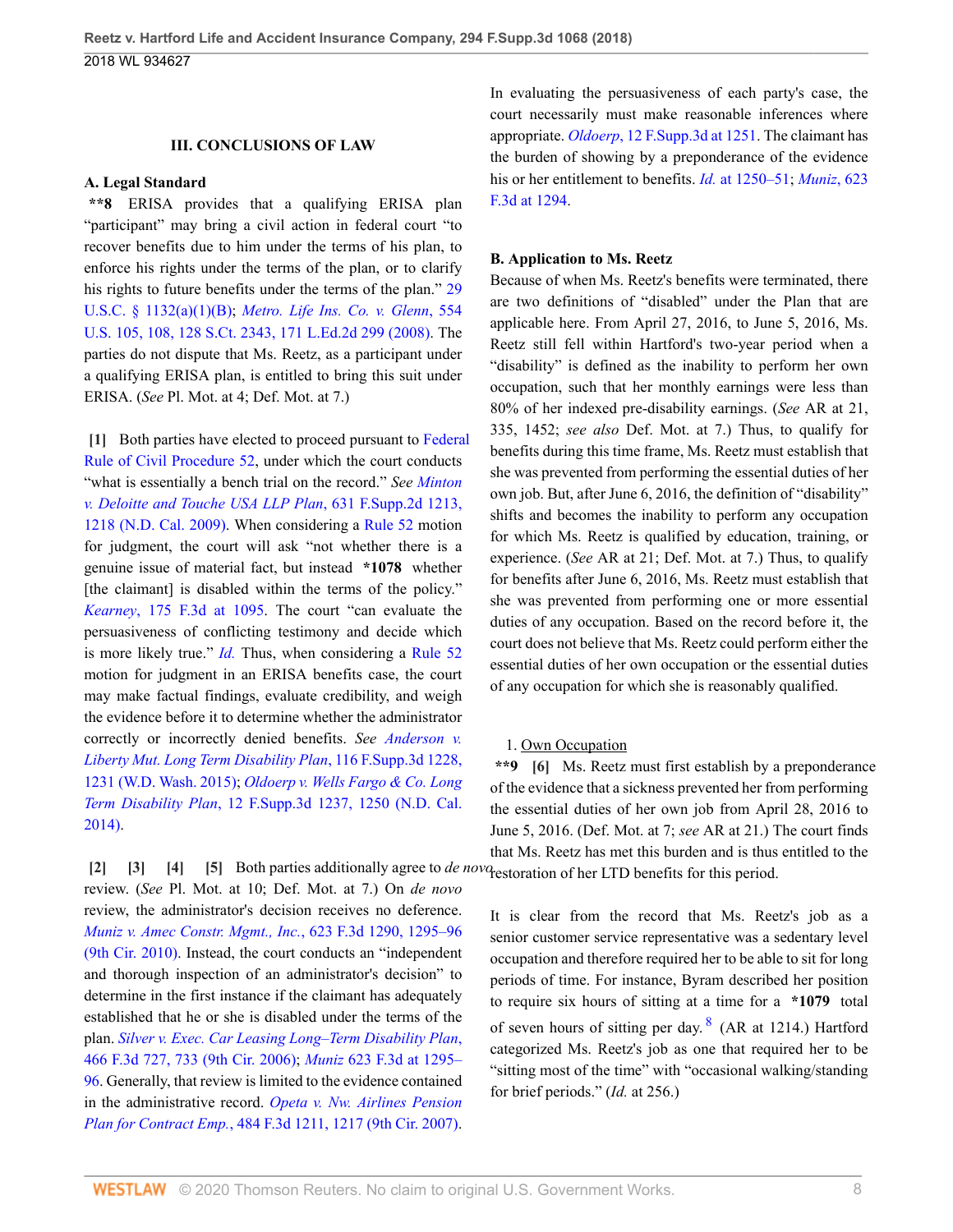But doctors who personally examined Ms. Reetz, including Dr. Marquadt, Dr. Erdmann, and Dr. Lee, concluded that Ms. Reetz cannot sit for prolonged periods of time due to chronic pain and that sitting aggravates her pain. (*See* AR at 739, 750– 51, 762–63, 840, 966, 1018.) For instance, over the summer in 2015, Dr. Marquadt reported that Ms. Reetz "sill [could not] sit for long periods of time." (*Id.* at 1018.) In August 2015, Dr. Marquadt remarked that Ms. Reetz had "trouble with sitting...for long periods of time." (*Id.* at 1022.) Dr. Lee concurred, noting that Ms. Reetz's pain is "aggravated by prolonged sitting." (*Id.* at 966.) Dr. Erdmann assessed Ms. Reetz's pain to be "constant" and "worse with sitting." (*Id.* at 840.) These reports of Ms. Reetz's pain are corroborated by the various injections she underwent, including two [Toradol](http://www.westlaw.com/Link/Document/FullText?entityType=bdrug&entityId=I39b35aa4475111db9765f9243f53508a&originationContext=document&transitionType=DocumentItem&contextData=(sc.Default)&vr=3.0&rs=cblt1.0) injections, a radiofrequency [neurotomy,](http://www.westlaw.com/Link/Document/FullText?entityType=mproc&entityId=Ic30485b8475411db9765f9243f53508a&originationContext=document&transitionType=DocumentItem&contextData=(sc.Default)&vr=3.0&rs=cblt1.0) L5–S1 facet injections, and medical branch blocks in the L3, L4, and L5 vertebrae. (*See id.* at 740–41, 749, 972, 1017, 1022–23.) Dr. Marquadt additionally remarked twice—once in August 2015, and again in February 2016—that Ms. Reetz can only sit for 30 minutes at a time for a total of no more than six hours a day. (*See id.* at 723, 1040–41.) Dr. Khanna, Hartford's reviewing physician, agreed with these limitations on sitting. (*See id.* at 711.) This evidence, establishing Ms. Reetz's inability to sit for prolonged periods of time, is persuasive that Ms. Reetz cannot do her own occupation, which requires sitting for the majority of the time. Thus, on this basis alone, Ms. Reetz is more likely than not disabled under the Plan.

Lifting ability is another indication that Ms. Reetz is unable to perform her own occupation. Hartford admits that to perform the essential duties of her job, Ms. Reetz must be able to "push or pull up to 10 pounds frequently." (*Id.* at 338.) But Dr. Marquadt has consistently concluded that Ms. Reetz can only "occasionally" lift up to ten pounds. (*See id.* at 633, 1041.) There is no explanation for why Hartford concluded instead that Ms. Reetz can perform this function frequently when the information from her treating physician demonstrates otherwise.

<span id="page-8-0"></span>**[\[7\]](#page-1-1)** Moreover, the court finds no evidence of improvement in Ms. Reetz's condition since Hartford previously found that Ms. Reetz was disabled. An administrator's past payment of benefits does not "operate[ ] forever as an estoppel so that an insurer can never change its mind." *Muniz*[, 623 F.3d at](http://www.westlaw.com/Link/Document/FullText?findType=Y&serNum=2023501190&pubNum=0000506&originatingDoc=Id4b79a80158b11e8b0f5f1ddd5677a94&refType=RP&fi=co_pp_sp_506_1296&originationContext=document&vr=3.0&rs=cblt1.0&transitionType=DocumentItem&contextData=(sc.UserEnteredCitation)#co_pp_sp_506_1296) [1296](http://www.westlaw.com/Link/Document/FullText?findType=Y&serNum=2023501190&pubNum=0000506&originatingDoc=Id4b79a80158b11e8b0f5f1ddd5677a94&refType=RP&fi=co_pp_sp_506_1296&originationContext=document&vr=3.0&rs=cblt1.0&transitionType=DocumentItem&contextData=(sc.UserEnteredCitation)#co_pp_sp_506_1296). However, because Hartford had awarded LTD benefits for almost two years, "one would expect the [evidence] to show an *improvement*." *See [Saffon v. Wells Fargo & Co. Long](http://www.westlaw.com/Link/Document/FullText?findType=Y&serNum=2015801487&pubNum=0000506&originatingDoc=Id4b79a80158b11e8b0f5f1ddd5677a94&refType=RP&fi=co_pp_sp_506_871&originationContext=document&vr=3.0&rs=cblt1.0&transitionType=DocumentItem&contextData=(sc.UserEnteredCitation)#co_pp_sp_506_871) Term Disability Plan*[, 522 F.3d 863, 871 \(9th Cir. 2008\)](http://www.westlaw.com/Link/Document/FullText?findType=Y&serNum=2015801487&pubNum=0000506&originatingDoc=Id4b79a80158b11e8b0f5f1ddd5677a94&refType=RP&fi=co_pp_sp_506_871&originationContext=document&vr=3.0&rs=cblt1.0&transitionType=DocumentItem&contextData=(sc.UserEnteredCitation)#co_pp_sp_506_871). This requirement imposes no burden on the insurer, but is instead a

logical inference that the court may make based on a specific set of facts. *[Schramm v. CNA Fin. Corp. Insured Grp. Benefits](http://www.westlaw.com/Link/Document/FullText?findType=Y&serNum=2022333994&pubNum=0004637&originatingDoc=Id4b79a80158b11e8b0f5f1ddd5677a94&refType=RP&fi=co_pp_sp_4637_1162&originationContext=document&vr=3.0&rs=cblt1.0&transitionType=DocumentItem&contextData=(sc.UserEnteredCitation)#co_pp_sp_4637_1162) Program*[, 718 F.Supp.2d 1151, 1162 \(N.D. Cal. 2010\).](http://www.westlaw.com/Link/Document/FullText?findType=Y&serNum=2022333994&pubNum=0004637&originatingDoc=Id4b79a80158b11e8b0f5f1ddd5677a94&refType=RP&fi=co_pp_sp_4637_1162&originationContext=document&vr=3.0&rs=cblt1.0&transitionType=DocumentItem&contextData=(sc.UserEnteredCitation)#co_pp_sp_4637_1162) Here, Hartford awarded Ms. Reetz both STD and LTD benefits for almost two years—on account of her [fibromyalgia](http://www.westlaw.com/Link/Document/FullText?entityType=disease&entityId=Ic21f0856475411db9765f9243f53508a&originationContext=document&transitionType=DocumentItem&contextData=(sc.Default)&vr=3.0&rs=cblt1.0) and back pain (*see* AR at 338), which strongly suggests that she was disabled. Thus, the court expects to see evidence of improvement in the period of time leading up to April 2016, when Hartford **\*1080** determined Ms. Reetz was no longer disabled. *See [Bledsoe v. Metro. Life Ins.](http://www.westlaw.com/Link/Document/FullText?findType=Y&serNum=2035483862&pubNum=0007903&originatingDoc=Id4b79a80158b11e8b0f5f1ddd5677a94&refType=RP&fi=co_pp_sp_7903_910&originationContext=document&vr=3.0&rs=cblt1.0&transitionType=DocumentItem&contextData=(sc.UserEnteredCitation)#co_pp_sp_7903_910)*, 90 F.Supp.3d [901, 910 \(C.D. Cal. 2015\)](http://www.westlaw.com/Link/Document/FullText?findType=Y&serNum=2035483862&pubNum=0007903&originatingDoc=Id4b79a80158b11e8b0f5f1ddd5677a94&refType=RP&fi=co_pp_sp_7903_910&originationContext=document&vr=3.0&rs=cblt1.0&transitionType=DocumentItem&contextData=(sc.UserEnteredCitation)#co_pp_sp_7903_910) (expecting to see "some evidence of [the claimant's] medical progression at the time of [the administrator's] termination of LTD benefits" because the administrator had awarded STD and LTD benefits for nearly three years).

**\*\*10** Hartford maintains that Ms. Reetz saw improvement in her functionality from March 2014 to April 2016. (Def. Mot. at 8; Def. Resp. at 3–4.) The court disagrees. In fact, the record evinces that Ms. Reetz's chronic pain remained, at best, unchanged, and may have worsened. Her treating physicians' medical records demonstrate this decline. In July 2015, Dr. Marquadt remarked that Ms. Reetz's symptoms were "slowly coming back," and one month later, Dr. Marquadt reports that her back "has been worse." (AR at 1017–18, 1022.) In January 2016, Dr. Chapman notes that Ms. Reetz reports her pain had increased in the past three weeks. (*Id.* at 835.) By the end of January, Dr. Marquadt notes that her back "is quite severe" with pain rated "9 out of 10." (*Id.* at 739.) In March 2016, Dr. Marquadt explicitly noted that Ms. Reetz's "overall function has not improved to the point where she can tolerate sitting for more than half an hour at a time." (*Id.* at 751.) By April, Ms. Reetz described how she would go numb down to her right foot if she sat for almost any amount of time, summarizing that "it's just getting worse." (*Id.* at 755.)

In May 2016, several treating physicians noted increasing pain. Dr. Erdmann stated that Ms. Reetz was experiencing increasing pain in her back, as well as legs and her foot. (*Id.* at 863.) Ms. Read commented that Ms. Reetz's back pain "is aggravated with all motions of direction." (*Id.* at 594.) Dr. Marquadt's notes in May succinctly summarize the situation: "[T]hings have been worse." (*Id.* at 761.) Ms. Reetz "is having a lot of difficulty with the combination of her lumbar issues, as well as her [fibromyalgia](http://www.westlaw.com/Link/Document/FullText?entityType=disease&entityId=Ic21f0856475411db9765f9243f53508a&originationContext=document&transitionType=DocumentItem&contextData=(sc.Default)&vr=3.0&rs=cblt1.0)." (*Id.* at 762–63.) In light of the fact that these physicians, especially Dr. Marquadt, treated Ms. Reetz more recently and more often than any other medical professional in the record, and considering the consistency of their observations that Ms. Reetz's condition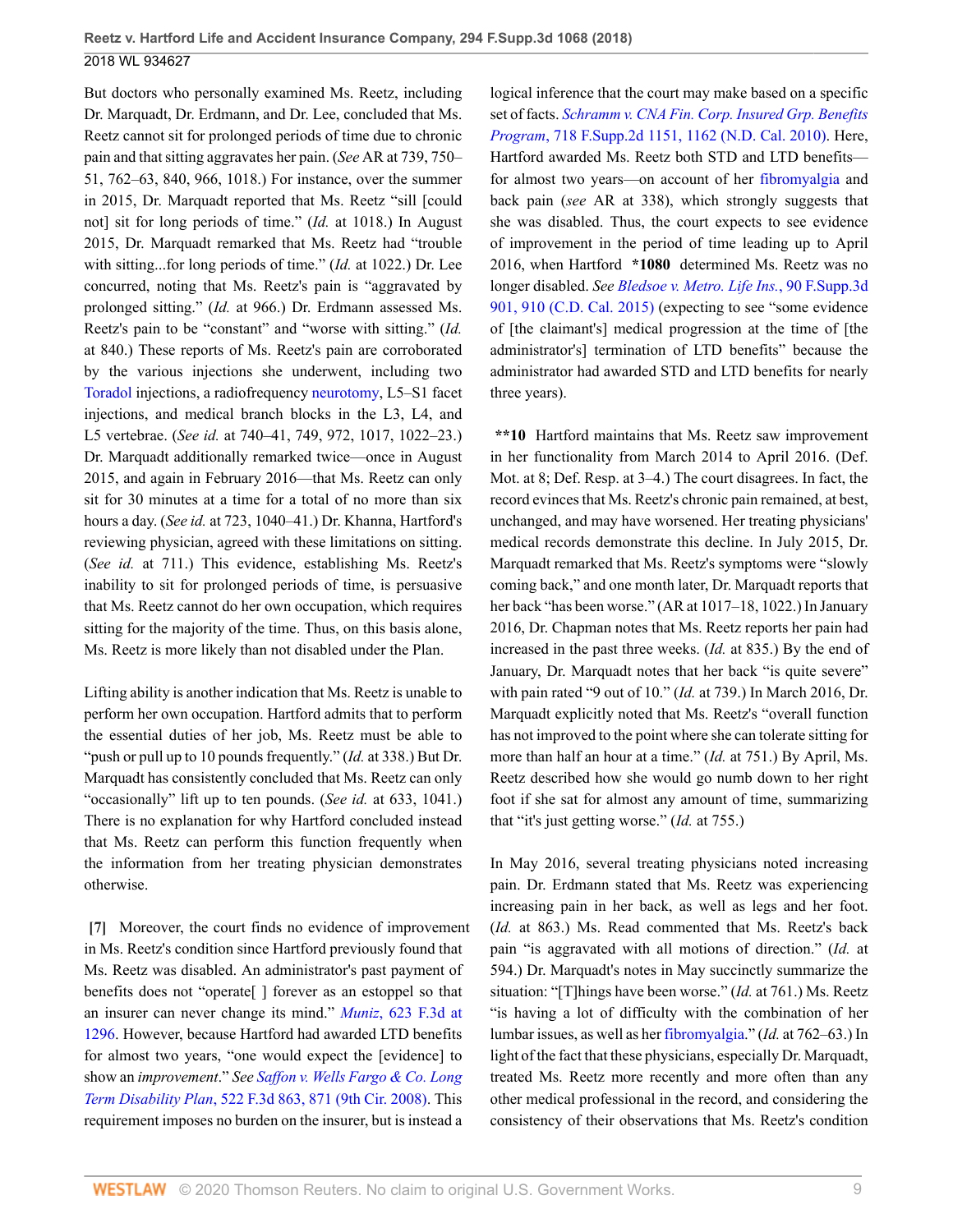did not show significant improvement, their conclusions are especially persuasive.

The APS forms received by Hartford paint a similar picture of decline. In July 2014, Dr. Rujisaki opined that Ms. Reetz could sit for three to four hours at a time; similarly, in September 2014, Dr. Romanick believed that Ms. Reetz could sit for a total of six hours with frequent breaks. (*Id.* at 708, 1098.) But by 2015, Dr. Marquadt concluded that Ms. Reetz could only sit for half an hour at a time for a total of four to six hours a day. (*Id.* at 1041.) Dr. Marquadt reiterated these limitations in February 2016, explaining that because of her "severe facet [arthropathy"](http://www.westlaw.com/Link/Document/FullText?entityType=disease&entityId=Ic63ad1fd475411db9765f9243f53508a&originationContext=document&transitionType=DocumentItem&contextData=(sc.Default)&vr=3.0&rs=cblt1.0) and other lumbar area limitations, Ms. Reetz could only sit for 30 minutes at a time for four to six hours a day. (*Id.* at 723.)

Indeed, many physicians, including Hartford's independent physicians, express that improvement is not likely with Ms. Reetz's diagnoses. (*See id.* at 712 (Dr. Khanna commenting that Ms. Reetz's "functionality [is] not expected to improve because of [her] chronic diagnoses of [fibromyalgia](http://www.westlaw.com/Link/Document/FullText?entityType=disease&entityId=Ic21f0856475411db9765f9243f53508a&originationContext=document&transitionType=DocumentItem&contextData=(sc.Default)&vr=3.0&rs=cblt1.0) and [degenerative joint disease](http://www.westlaw.com/Link/Document/FullText?entityType=disease&entityId=Ibf43d470475411db9765f9243f53508a&originationContext=document&transitionType=DocumentItem&contextData=(sc.Default)&vr=3.0&rs=cblt1.0) with facet [arthropathy](http://www.westlaw.com/Link/Document/FullText?entityType=disease&entityId=Ic63ad1fd475411db9765f9243f53508a&originationContext=document&transitionType=DocumentItem&contextData=(sc.Default)&vr=3.0&rs=cblt1.0)"); *id.* at 522 (Dr. Schiopu commenting that Ms. Reetz's limitations "should be lifelong" due to her "irreversible joint damage"); *id.* at 633 (Dr. Marquadt commenting in May 2016, that Ms. Reetz's condition is "unchanged"); *id.* at 706–07 (Dr. Chapman stating "Don't expect any improvement").) These degenerative conditions were not expected to improve over time, and the lack of consistent improvement, as recorded in both the **\*1081** medical records and insurance forms, lends support for Ms. Reetz's position. *See [McOsker v. Paul Revere](http://www.westlaw.com/Link/Document/FullText?findType=Y&serNum=2002103736&pubNum=0000506&originatingDoc=Id4b79a80158b11e8b0f5f1ddd5677a94&refType=RP&fi=co_pp_sp_506_589&originationContext=document&vr=3.0&rs=cblt1.0&transitionType=DocumentItem&contextData=(sc.UserEnteredCitation)#co_pp_sp_506_589) Life Ins. Co.*[, 279 F.3d 586, 589 \(8th Cir. 2002\)](http://www.westlaw.com/Link/Document/FullText?findType=Y&serNum=2002103736&pubNum=0000506&originatingDoc=Id4b79a80158b11e8b0f5f1ddd5677a94&refType=RP&fi=co_pp_sp_506_589&originationContext=document&vr=3.0&rs=cblt1.0&transitionType=DocumentItem&contextData=(sc.UserEnteredCitation)#co_pp_sp_506_589) ("[U]nless information available to an insurer alters in some significant way, the previous payment of benefits is a circumstance that must weigh against the propriety of an insurer's decision to discontinue those payments.").

<span id="page-9-1"></span>Hartford does not dispute the medical record described above. Instead, it rests primarily on Dr. Marquadt's May 2016, APS —more specifically, on one question within that form—for its contention that Ms. Reetz has improved. [9](#page-13-6) (*See* Def. Mot at 8; Def. Resp. at 3–4.) When asked about the restrictions on sitting, Dr. Marquadt circled "4" for number of hours at one time and did not circle a number for total hours of sitting per day. [10](#page-13-7) (*See* AR at 633.) Hartford interprets the lack of response as Dr. Marquadt "impos[ing] no restriction on the total number of hours that Ms. Reetz could sit in an 8 hour work day." (Def. Mot. at 8.) Thus, Hartford contends that Ms. Reetz improved from being able to sit for 30 minutes at a time

for a total of four to six hours a day, to being able to sit for four hours at a time for eight hours a day. (*Id.*)

**\*\*11** The court does not find this one response as compelling as Hartford does. At the outset, the failure to circle a number does not conclusively indicate the ability to work an eighthour day. If Dr. Marquadt wanted to indicate that Ms. Reetz could work eight hours, she could have circled the "8," an option on the form. (*See* AR at 633.) But instead, Dr. Marquadt circled nothing at all; at best, the court finds this omission ambiguous. Moreover, Hartford's interpretation is inconsistent with other answers on the APS. If Ms. Reetz were able to sit for four hours at a time for a total of eight hours, Dr. Marquadt could not have answered that her current status is "unchanged." (*See id.*)

But most critically, Hartford's narrative, extrapolated from this one response, contradicts the medical notes leading up to the APS. Indeed, the very same day that she filled out the APS, Dr. Marquadt remarked in her notes that "things have been worse"; Ms. Reetz "cannot sit for long periods of time," and she is "still having a lot of difficulty with the combination of her lumbar issues, as well as her [fibromyalgia](http://www.westlaw.com/Link/Document/FullText?entityType=disease&entityId=Ic21f0856475411db9765f9243f53508a&originationContext=document&transitionType=DocumentItem&contextData=(sc.Default)&vr=3.0&rs=cblt1.0)." (*Id.* at 761– 63.) Dr. Marquadt even stated that she "did not agree with the final assessment...of [Ms. Reetz] being able to work full time," specifically because Dr. Marquadt did not agree that Ms. Reetz could work an eight-hour day. (*See id.* at 762; *see also id.* at 724 (responding that Ms. Reetz could not work for eight hours per day).) Dr. Marquadt noted that she "filled out a new PCE"  $11$  to communicate her disagreement with the disability assessment. (*Id.* at 763.)

<span id="page-9-2"></span><span id="page-9-0"></span>In light of the rest of the APS form and the concurrent medical notes, it is unreasonable **\*1082** to infer that Dr. Marquadt suddenly concluded Ms. Reetz's sitting ability improved eight-fold—from 30 minutes to 240 minutes. It is equally unreasonable to infer that Dr. Marquadt's failure to circle a number equates to an assessment that Ms. Reetz could work an eight-hour day, especially when Dr. Marquadt rejected that very conclusion on the same day. Thus, the court finds that Dr. Marquadt's response on the May 2016, APS form, considered in the context of the rest of the record, does not outweigh the evidence of non-improvement. *See Rabbat v. Standard Ins. Co.*[, 894 F.Supp.2d 1311, 1320 \(D. Or.](http://www.westlaw.com/Link/Document/FullText?findType=Y&serNum=2028757653&pubNum=0004637&originatingDoc=Id4b79a80158b11e8b0f5f1ddd5677a94&refType=RP&fi=co_pp_sp_4637_1320&originationContext=document&vr=3.0&rs=cblt1.0&transitionType=DocumentItem&contextData=(sc.UserEnteredCitation)#co_pp_sp_4637_1320) [2012\)](http://www.westlaw.com/Link/Document/FullText?findType=Y&serNum=2028757653&pubNum=0004637&originatingDoc=Id4b79a80158b11e8b0f5f1ddd5677a94&refType=RP&fi=co_pp_sp_4637_1320&originationContext=document&vr=3.0&rs=cblt1.0&transitionType=DocumentItem&contextData=(sc.UserEnteredCitation)#co_pp_sp_4637_1320) (rejecting the administrator's reliance on the physician's failure to complete portions of the forms because other parts of the record indicated that the physician "unambiguously concluded that [the claimant] was incapable of working and that his condition would never improve").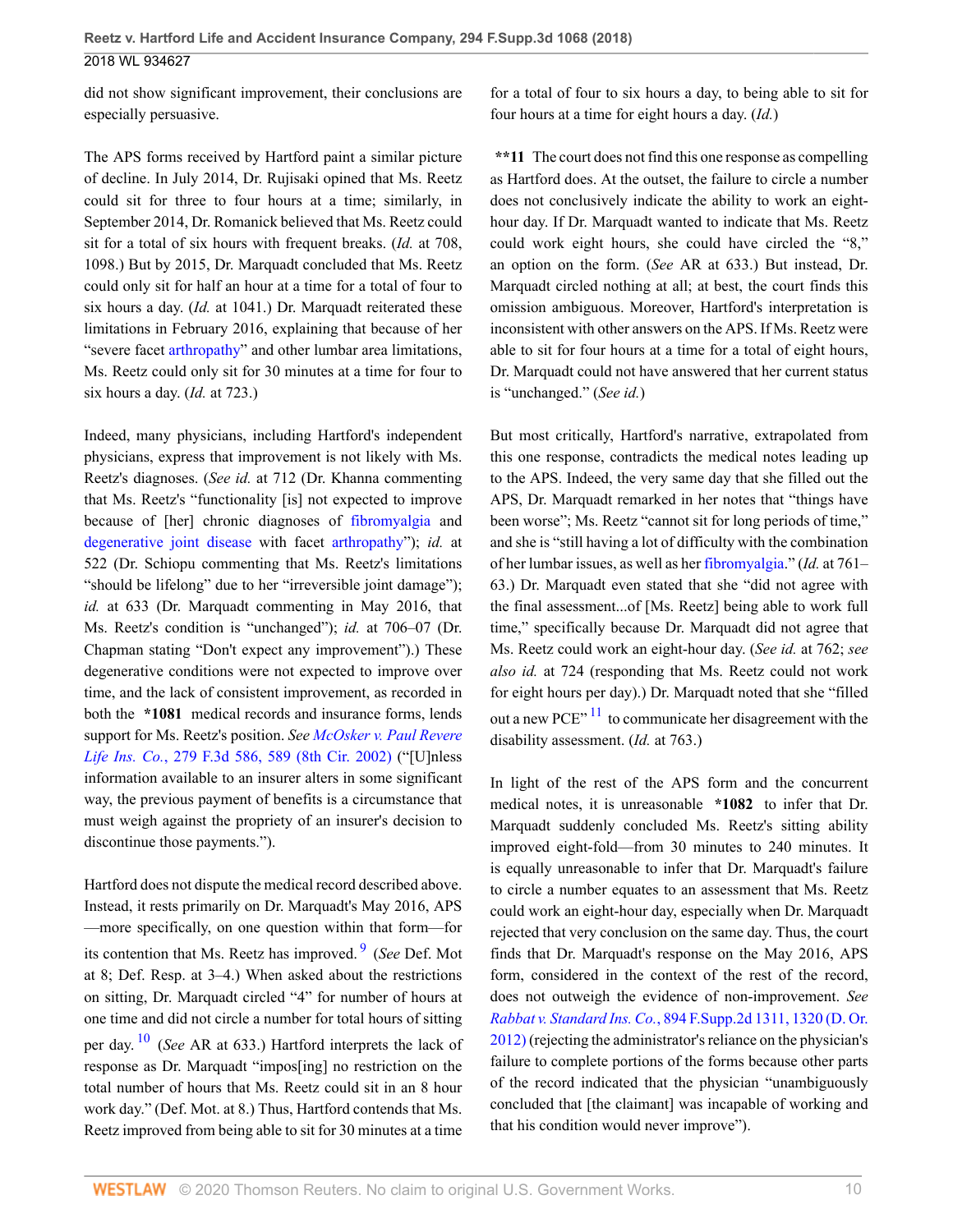Hartford's other indications of improvement are similarly unpersuasive. First, Hartford points to various positive evaluations made by Ms. Read, Ms. Reetz's physical therapist. (*See* Def. Mot. at 8 (citing AR at 876, 590, 594); Def. Resp. at 3 (citing AR at 590).) These positive remarks, however, were limited to Ms. Reetz's knee; on those same days, Ms. Read recognized that Ms. Reetz was experiencing a ["fibromyalgia](http://www.westlaw.com/Link/Document/FullText?entityType=disease&entityId=Ic21f0856475411db9765f9243f53508a&originationContext=document&transitionType=DocumentItem&contextData=(sc.Default)&vr=3.0&rs=cblt1.0) flare up." (AR at 876; *see id.* at 590, 592.) Second, Hartford points out that various physicians advised Ms. Reetz to increase exercise and find work. (*See* Def. Mot. at 8 (citing AR at 595, 863); Def. Resp. at 3 (citing AR at 860).) But setting a functional goal is not expressing an opinion on Ms. Reetz's current capabilities, nor is it evidence of improvement. Third, Hartford suggests that Dr. Marquadt doubted Ms. Reetz's [spondyloarthropathy](http://www.westlaw.com/Link/Document/FullText?entityType=disease&entityId=Ibe3ff8f0475411db9765f9243f53508a&originationContext=document&transitionType=DocumentItem&contextData=(sc.Default)&vr=3.0&rs=cblt1.0) diagnosis. (Def. Mot. at 8 (citing AR at 768).) The record conveys otherwise. Rather than doubting the [spondyloarthropathy](http://www.westlaw.com/Link/Document/FullText?entityType=disease&entityId=Ibe3ff8f0475411db9765f9243f53508a&originationContext=document&transitionType=DocumentItem&contextData=(sc.Default)&vr=3.0&rs=cblt1.0) diagnosis, Dr. Marquadt was explaining to Ms. Reetz that a certain laboratory result does not rule out [spondyloarthropathy.](http://www.westlaw.com/Link/Document/FullText?entityType=disease&entityId=Ibe3ff8f0475411db9765f9243f53508a&originationContext=document&transitionType=DocumentItem&contextData=(sc.Default)&vr=3.0&rs=cblt1.0) (AR at 768.) And lastly, Hartford relies on Ms. Reetz's selfevaluation that "things are going much better" on May 17, 2016. (Def. Mot. at 8; Def. Resp. at 3 (citing AR at 866).) Hartford takes this statement out of context. Ms. Reetz made this statement to her social worker, Ms. Cathlyn Rios, about her mental state, not her [fibromyalgia](http://www.westlaw.com/Link/Document/FullText?entityType=disease&entityId=Ic21f0856475411db9765f9243f53508a&originationContext=document&transitionType=DocumentItem&contextData=(sc.Default)&vr=3.0&rs=cblt1.0) or chronic pain. (*See* AR at 866.) When speaking about her pain, Ms. Reetz tells Ms. Rio that "she had some rough days...last week," including one day when the pain kept her in bed all day. (*Id.*) Thus, in proper context, Ms. Reetz's statements to Ms. Rios show a lack of improvement.

<span id="page-10-0"></span>**\*\*12 [\[8\]](#page-1-2)** Finally, in addition to Ms. Reetz's inability to sit for prolonged periods and her lack of improvement, Ms. Reetz's award of SSDI benefits, based on an ALJ's June 29, 2016, ruling, buttresses her showing. "Social Security disability awards do not bind plan administrators, but they are evidence of disability." *[Salomaa v. Honda Long Term](http://www.westlaw.com/Link/Document/FullText?findType=Y&serNum=2025355366&pubNum=0000506&originatingDoc=Id4b79a80158b11e8b0f5f1ddd5677a94&refType=RP&fi=co_pp_sp_506_679&originationContext=document&vr=3.0&rs=cblt1.0&transitionType=DocumentItem&contextData=(sc.UserEnteredCitation)#co_pp_sp_506_679) Disability Plan*[, 642 F.3d 666, 679 \(9th Cir. 2011\).](http://www.westlaw.com/Link/Document/FullText?findType=Y&serNum=2025355366&pubNum=0000506&originatingDoc=Id4b79a80158b11e8b0f5f1ddd5677a94&refType=RP&fi=co_pp_sp_506_679&originationContext=document&vr=3.0&rs=cblt1.0&transitionType=DocumentItem&contextData=(sc.UserEnteredCitation)#co_pp_sp_506_679) Even if the standards under the Plan and those applied by the SSA differ, the SSDI decision should not be disregarded in its entirety. *Bledsoe*[, 90 F.Supp.3d at 916](http://www.westlaw.com/Link/Document/FullText?findType=Y&serNum=2035483862&pubNum=0007903&originatingDoc=Id4b79a80158b11e8b0f5f1ddd5677a94&refType=RP&fi=co_pp_sp_7903_916&originationContext=document&vr=3.0&rs=cblt1.0&transitionType=DocumentItem&contextData=(sc.UserEnteredCitation)#co_pp_sp_7903_916). Here, the ALJ determined that Ms. Reetz was disabled as of March 7, 2014. (*Id.* at 565–69.) Although this award is not dispositive, the SSDI benefits award constitutes evidence of Ms. Reetz's disability and further supports Ms. Reetz's showing. [12](#page-13-9)

<span id="page-10-2"></span><span id="page-10-1"></span>**\*1083 [\[9\]](#page-1-3)** Hartford bases its termination decision on the opinions of the independent reviewing physicians, including,

as relevant here, Dr. Khanna and Dr. Schiopu. (*See* AR at 327–28.) The court finds Dr. Khanna's report minimally persuasive. First, Dr. Khanna did not examine Ms. Reetz in person. Although there is no "treating physician rule" in ERISA cases, *[Black & Decker Disability Plan v. Nord](http://www.westlaw.com/Link/Document/FullText?findType=Y&serNum=2003378337&pubNum=0000780&originatingDoc=Id4b79a80158b11e8b0f5f1ddd5677a94&refType=RP&fi=co_pp_sp_780_834&originationContext=document&vr=3.0&rs=cblt1.0&transitionType=DocumentItem&contextData=(sc.UserEnteredCitation)#co_pp_sp_780_834)*, 538 [U.S. 822, 834, 123 S.Ct. 1965, 155 L.Ed.2d 1034 \(2003\),](http://www.westlaw.com/Link/Document/FullText?findType=Y&serNum=2003378337&pubNum=0000780&originatingDoc=Id4b79a80158b11e8b0f5f1ddd5677a94&refType=RP&fi=co_pp_sp_780_834&originationContext=document&vr=3.0&rs=cblt1.0&transitionType=DocumentItem&contextData=(sc.UserEnteredCitation)#co_pp_sp_780_834) "this does not mean that a district court, engaging in a *de novo* review, cannot evaluate and give appropriate weight to a treating physician's conclusions, if it finds these opinions reliable and probative," *[Paese v. Hartford Life & Accident](http://www.westlaw.com/Link/Document/FullText?findType=Y&serNum=2009220124&pubNum=0000506&originatingDoc=Id4b79a80158b11e8b0f5f1ddd5677a94&refType=RP&fi=co_pp_sp_506_442&originationContext=document&vr=3.0&rs=cblt1.0&transitionType=DocumentItem&contextData=(sc.UserEnteredCitation)#co_pp_sp_506_442) Ins. Co.*[, 449 F.3d 435, 442 \(2d Cir. 2006\)](http://www.westlaw.com/Link/Document/FullText?findType=Y&serNum=2009220124&pubNum=0000506&originatingDoc=Id4b79a80158b11e8b0f5f1ddd5677a94&refType=RP&fi=co_pp_sp_506_442&originationContext=document&vr=3.0&rs=cblt1.0&transitionType=DocumentItem&contextData=(sc.UserEnteredCitation)#co_pp_sp_506_442). Here, the treating physicians' relationship with Ms. Reetz allowed them to personally observe the effects of Ms. Reetz's diagnoses and assess the credibility of her reports of pain. In contrast, Dr. Khanna, because she did not personally examine Ms. Reetz, could not have observed the [fibromyalgia's](http://www.westlaw.com/Link/Document/FullText?entityType=disease&entityId=Ic21f0856475411db9765f9243f53508a&originationContext=document&transitionType=DocumentItem&contextData=(sc.Default)&vr=3.0&rs=cblt1.0) effect or assessed Ms. Reetz's credibility. Thus, the court finds that the treating physicians' medical opinions to be more reliable and probative of Ms. Reetz's condition than Dr. Khanna's report. [13](#page-13-10) *See Oldoerp*[, 12 F.Supp.3d at 1250](http://www.westlaw.com/Link/Document/FullText?findType=Y&serNum=2032613026&pubNum=0007903&originatingDoc=Id4b79a80158b11e8b0f5f1ddd5677a94&refType=RP&fi=co_pp_sp_7903_1250&originationContext=document&vr=3.0&rs=cblt1.0&transitionType=DocumentItem&contextData=(sc.UserEnteredCitation)#co_pp_sp_7903_1250) ("[W]hen an inperson medical examination credibly contradicts a paper-only review conducted by a professional who has never examined the claimant, the in-person review may render more credible conclusions.").

<span id="page-10-5"></span><span id="page-10-4"></span><span id="page-10-3"></span>Moreover, the court finds troubling that Dr. Khanna draws on Dr. Marquadt's reports but reaches different conclusions without any explanation. *See Nord*[, 538 U.S. at 834, 123](http://www.westlaw.com/Link/Document/FullText?findType=Y&serNum=2003378337&pubNum=0000780&originatingDoc=Id4b79a80158b11e8b0f5f1ddd5677a94&refType=RP&fi=co_pp_sp_780_834&originationContext=document&vr=3.0&rs=cblt1.0&transitionType=DocumentItem&contextData=(sc.UserEnteredCitation)#co_pp_sp_780_834) [S.Ct. 1965](http://www.westlaw.com/Link/Document/FullText?findType=Y&serNum=2003378337&pubNum=0000780&originatingDoc=Id4b79a80158b11e8b0f5f1ddd5677a94&refType=RP&fi=co_pp_sp_780_834&originationContext=document&vr=3.0&rs=cblt1.0&transitionType=DocumentItem&contextData=(sc.UserEnteredCitation)#co_pp_sp_780_834) (holding that administrators may not "arbitrarily refuse to credit" opinions of treating physicians). The court recognizes that Dr. Khanna agrees with Dr. Marquadt on several points. (*See* AR at 711.) Nonetheless, there remain some key differences. For instance, Dr. Khanna concludes that Ms. Reetz can lift, carry, push, and pull up to ten pounds "on a frequent basis." (*Id.*) This conclusion was later utilized by Hartford to justify its determination that Ms. Reetz could do her own occupation. (*See id.* at 338.) But this opinion contradicts Dr. Marquadt's assessment, which indicated that Ms. Reetz could only lift up to ten pounds "occasionally." (*See id.* at 1041.) Moreover, Dr. Khanna concludes that Ms. Reetz can perform her job functions for eight hours per day, 40 hours per week. (*Id.* at 711.) Dr. Marquadt unequivocally rejected such a conclusion. [14](#page-13-11) (*Id.* at 724.) Because the ability to work a full work-week is considered an essential duty, this disagreement carries significant implications. (*See id.* at 21.) Dr. Khanna **\*1084** offers no explanation for either of these discrepancies. [15](#page-13-12) (*See id.* at 704–13.)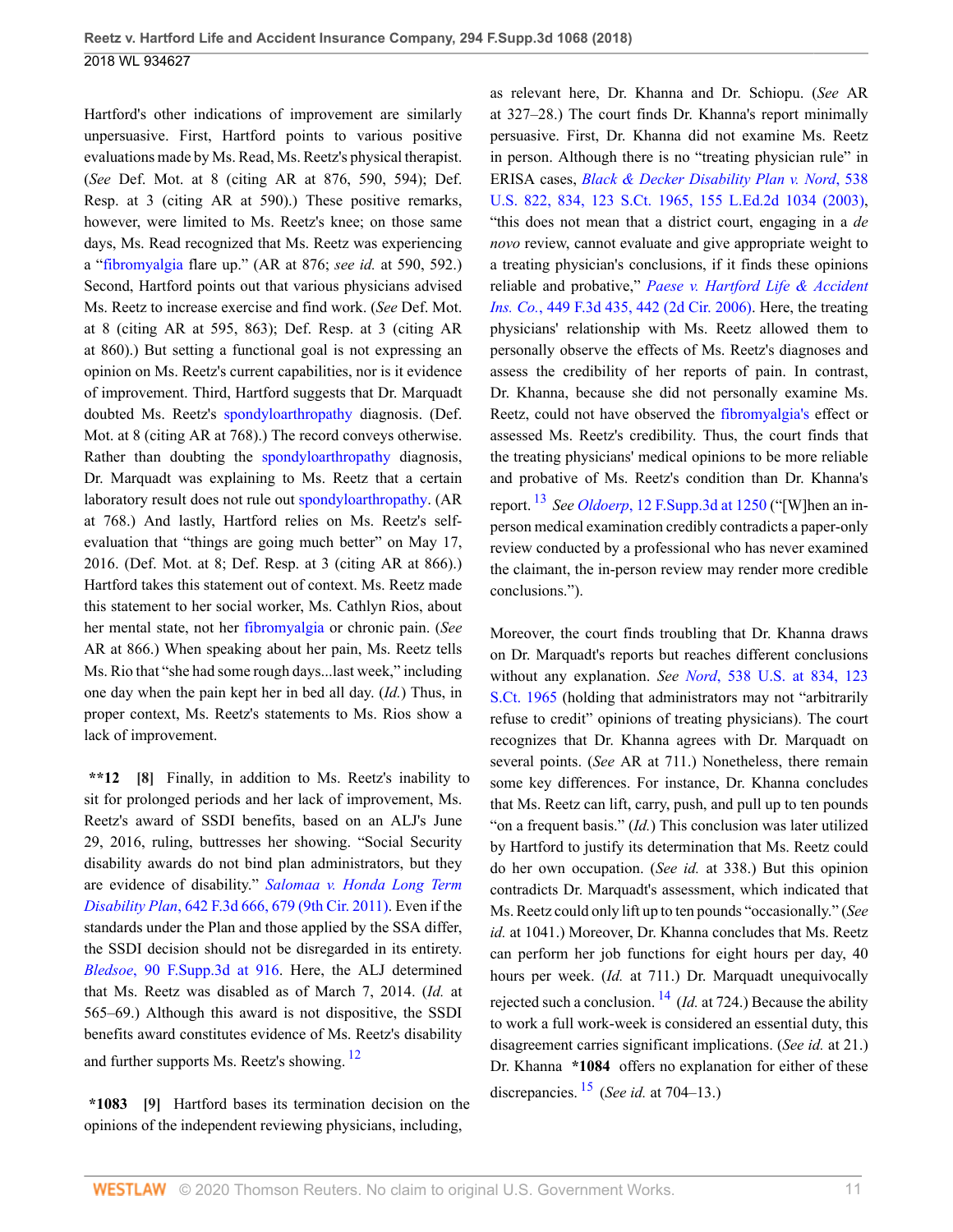**\*\*13** The court likewise gives little weight to Dr. Schiopu's opinion. Like Dr. Khanna, although Dr. Schiopu reviewed Ms. Reetz's medical records, she did not examine Ms. Reetz in person. (*See id.* at 518–22.) Moreover, she gives no support for her conclusion that Ms. Reetz "could sit continuously, without any limitations," which differs drastically from Dr. Marquadt's conclusion. (*See id.* at 522.)

In short, Hartford concluded that Ms. Reetz could perform the essential duties of her own job based on the opinions and reports of independent reviewing physicians who minimally corresponded, if at all, with the treating physician, did not conduct in-person examinations, and offered no explanation for reaching conclusions contrary to those of the treating physician. Dr. Marquardt, on the other hand, has supplemented the record with reports that indicate Ms. Reetz suffers from a chronic illness that flared up in 2016 and worsens with prolonged sitting. The court is hard-pressed to not find Dr. Marquadt's reports, in addition to those of the other treating physicians, more influential, especially in light of Hartford's past determination that Ms. Reetz was disabled. Accordingly, the court is persuaded that Ms. Reetz, more likely than not, was disabled under the Plan's terms from April 28, 2016, to June 5, 2016.

## <span id="page-11-0"></span>2. Any Occupation

**[\[10\]](#page-1-0)** To obtain LTD benefits beyond June 5, 2016, Ms. Reetz must establish by a preponderance of the evidence that a sickness prevented her from performing the essential duties of any occupation for which she is qualified. (*See* Def. Mot. at 7–8; AR at 21.) The court finds that Ms. Reetz has met this burden as well and is thus also entitled to the restoration of her LTD benefits after June 5, 2016.

Hartford's EAR identified ten sedentary level occupations, including a data compiler, a proofreader, and an insurance clerk, that it alleges Ms. Reetz can perform. (AR at 668.) The Ninth Circuit held that "an employee who cannot sit for more than four hours in an eight-hour workday cannot perform 'sedentary' work that requires 'sitting most of the time.' " *[Armani v. Nw. Mutual Life Ins. Co.](http://www.westlaw.com/Link/Document/FullText?findType=Y&serNum=2040241455&pubNum=0000506&originatingDoc=Id4b79a80158b11e8b0f5f1ddd5677a94&refType=RP&fi=co_pp_sp_506_1163&originationContext=document&vr=3.0&rs=cblt1.0&transitionType=DocumentItem&contextData=(sc.UserEnteredCitation)#co_pp_sp_506_1163)*, 840 F.3d 1159, 1163 (9th [Cir. 2016\)](http://www.westlaw.com/Link/Document/FullText?findType=Y&serNum=2040241455&pubNum=0000506&originatingDoc=Id4b79a80158b11e8b0f5f1ddd5677a94&refType=RP&fi=co_pp_sp_506_1163&originationContext=document&vr=3.0&rs=cblt1.0&transitionType=DocumentItem&contextData=(sc.UserEnteredCitation)#co_pp_sp_506_1163). This holding derives from the "logical conclusion that an employee who is unable to sit for more than half of the workday cannot consistently perform an occupation that requires sitting for 'most of the time.' " *[Id.](http://www.westlaw.com/Link/Document/FullText?findType=Y&serNum=2040241455&pubNum=0000506&originatingDoc=Id4b79a80158b11e8b0f5f1ddd5677a94&refType=RP&originationContext=document&vr=3.0&rs=cblt1.0&transitionType=DocumentItem&contextData=(sc.UserEnteredCitation))* The Ninth Circuit also recognized that some courts have held that " 'sedentary work' generally requires the ability to sit for at least six hours.' " *[Id.](http://www.westlaw.com/Link/Document/FullText?findType=Y&serNum=2040241455&pubNum=0000506&originatingDoc=Id4b79a80158b11e8b0f5f1ddd5677a94&refType=RP&originationContext=document&vr=3.0&rs=cblt1.0&transitionType=DocumentItem&contextData=(sc.UserEnteredCitation))*; *see also [Alfano v. CIGNA Life Ins. Co. of N.Y.](http://www.westlaw.com/Link/Document/FullText?findType=Y&serNum=2017982966&pubNum=0000999&originatingDoc=Id4b79a80158b11e8b0f5f1ddd5677a94&refType=RP&originationContext=document&vr=3.0&rs=cblt1.0&transitionType=DocumentItem&contextData=(sc.UserEnteredCitation))*, [No. 07 Civ. 9661\(GEL\), 2009 WL 222351, at \\*18 \(S.D.N.Y.](http://www.westlaw.com/Link/Document/FullText?findType=Y&serNum=2017982966&pubNum=0000999&originatingDoc=Id4b79a80158b11e8b0f5f1ddd5677a94&refType=RP&originationContext=document&vr=3.0&rs=cblt1.0&transitionType=DocumentItem&contextData=(sc.UserEnteredCitation))

[Jan. 30, 2009\)](http://www.westlaw.com/Link/Document/FullText?findType=Y&serNum=2017982966&pubNum=0000999&originatingDoc=Id4b79a80158b11e8b0f5f1ddd5677a94&refType=RP&originationContext=document&vr=3.0&rs=cblt1.0&transitionType=DocumentItem&contextData=(sc.UserEnteredCitation)) (recognizing a sitting tolerance of six hours per day as "generally recognized as the minimum tolerance required for sedentary work" according to the Department of Labor).

In determining whether Ms. Reetz is capable of performing a sedentary level job, the court again accords significant weight to the evaluation of Ms. Reetz by her treating physicians, including Dr. Marquadt. As discussed above, Dr. Marquadt has repeatedly concluded that Ms. Reetz can sit for only 30 minutes at a time for a **\*1085** total of less than six hours a day. *See supra* § III.B.2; (*see* AR at 723, 1041.) These evaluations of Ms. Reetz persuade the court that she could not continuously engage in any occupation for which she was qualified. Because Ms. Reetz can only sit for half-an-hour at a time for, at most, six hours a day, the court is not convinced that she can perform any sedentary level occupation. Even if she could sit for more than six hours a day, she would need the significant accommodation of taking breaks every half an hour. Thus, it is not likely, as Hartford asserts, that Ms. Reetz could complete sedentary-level duties with her documented inability to sit for prolonged periods of time. *See [Schramm](http://www.westlaw.com/Link/Document/FullText?findType=Y&serNum=2022333994&pubNum=0004637&originatingDoc=Id4b79a80158b11e8b0f5f1ddd5677a94&refType=RP&fi=co_pp_sp_4637_1163&originationContext=document&vr=3.0&rs=cblt1.0&transitionType=DocumentItem&contextData=(sc.UserEnteredCitation)#co_pp_sp_4637_1163)*, [718 F.Supp.2d at 1163](http://www.westlaw.com/Link/Document/FullText?findType=Y&serNum=2022333994&pubNum=0004637&originatingDoc=Id4b79a80158b11e8b0f5f1ddd5677a94&refType=RP&fi=co_pp_sp_4637_1163&originationContext=document&vr=3.0&rs=cblt1.0&transitionType=DocumentItem&contextData=(sc.UserEnteredCitation)#co_pp_sp_4637_1163) (finding claimant who could only sit for less than six hours a day could not complete the essential duties of sedentary occupations).

**\*\*14** Hartford maintains that the EAR Ms. Fleisher conducted took into account Ms. Reetz's various limitations, including her inability to sit for more than six hours a day. (*See* Def. Resp. at 7–8; Def. Reply at 8.) And while Hartford is correct that the EAR quoted Dr. Khanna's conclusions regarding Ms. Reetz's sitting limitations, there is no indication that these limitations were factored into the subsequent job search. Ms. Fleisher only made four adjustments that were "based on the claimant's work and education history and the response from [Dr. Khanna's] report." (AR at 664.) None of these adjustments pertained to Ms. Reetz's inability to sit for prolonged periods of time. (*See id.*) Ms. Fleisher then eliminated the jobs that required "additional training or experience" and those that involved "standing and walking over 2 hours total/day." [16](#page-13-13) (*Id.*) Again, none of these eliminations took sitting limitations into account. Thus, although Ms. Fleisher restated Ms. Reetz's sitting limitations in the report, there is no suggestion that it was factored into the job search itself.

<span id="page-11-1"></span>Moreover, the EAR relied on some of Dr. Khanna's conclusions that contradicted those of Dr. Marquadt and thus may not have accurately returned jobs that could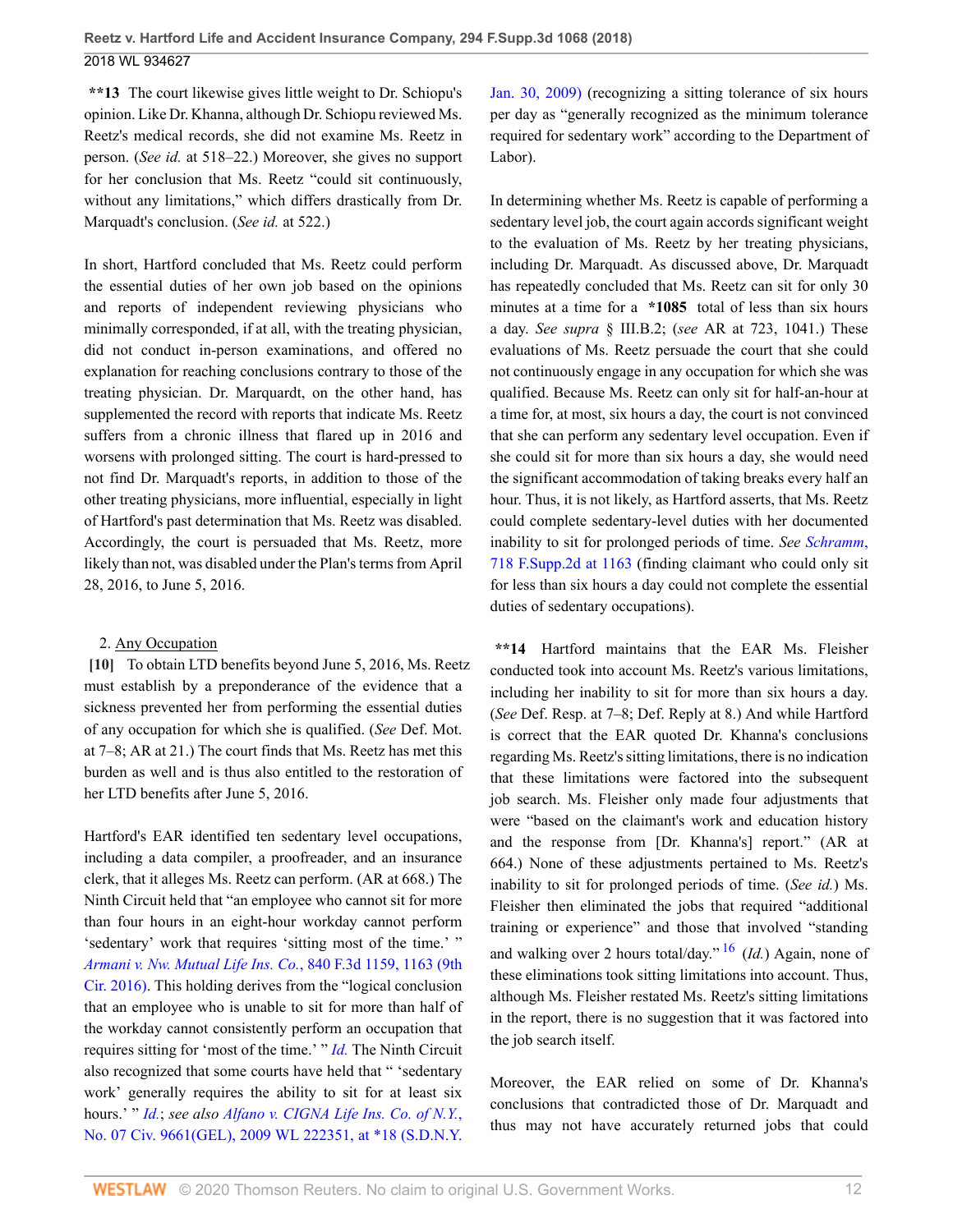be performed by Ms. Reetz. First, Ms. Fleisher adjusted Reaching, Handling, and Fingering ability to "constantly" (*id.* at 663), even though Dr. Marquadt has consistently remarked that Ms. Reetz can only do so "occasionally" (*id.* at 723, 1041). Second, Ms. Fleisher assumed Ms. Reetz can work for the full eight-hour day, forty-hour work week (*id.* at 663), whereas Dr. Marquadt concluded that Ms. Reetz cannot perform functions for the full work week (*id.* at 724). Because the ability to work a full work week is recognized under the Plan as an essential duty (*id.* at 21), Ms. Reetz's inability to do so greatly affects whether she can perform any of the listed jobs. In short, the court finds that the search did not accurately reflect Ms. Reetz's limitations, and thus, the court is not convinced that the jobs returned by the search are ones that Ms. Reetz can perform.

Based on the record before it, the court does not believe that Ms. Reetz can work any of the positions in the EAR, or any sedentary job, on a full-time basis. Accordingly, Ms. Reetz is entitled to the reinstatement of her LTD benefits beginning on June 5, 2016. Combined with the court's ruling above, the court finds that Ms. Reetz is entitled to the reinstatement of **\*1086** her LTD benefits beginning on April 28, 2016.

### <span id="page-12-2"></span><span id="page-12-1"></span><span id="page-12-0"></span>3. Prejudgment Interest and Attorney's Fees

**[\[11\]](#page-1-4) [\[12\]](#page-1-5) [\[13](#page-2-0)]** A district court may award prejudgment interest in ERISA cases to compensate a claimant for the loss she incurred as a result of the administrator's nonpayment of benefits. *[Dishman v. UNUM Life Ins. Co. of Am.](http://www.westlaw.com/Link/Document/FullText?findType=Y&serNum=2001879912&pubNum=0000506&originatingDoc=Id4b79a80158b11e8b0f5f1ddd5677a94&refType=RP&fi=co_pp_sp_506_988&originationContext=document&vr=3.0&rs=cblt1.0&transitionType=DocumentItem&contextData=(sc.UserEnteredCitation)#co_pp_sp_506_988)*, 269 [F.3d 974, 988 \(9th Cir. 2001\).](http://www.westlaw.com/Link/Document/FullText?findType=Y&serNum=2001879912&pubNum=0000506&originatingDoc=Id4b79a80158b11e8b0f5f1ddd5677a94&refType=RP&fi=co_pp_sp_506_988&originationContext=document&vr=3.0&rs=cblt1.0&transitionType=DocumentItem&contextData=(sc.UserEnteredCitation)#co_pp_sp_506_988) Whether to award prejudgment interest "is a question of fairness, lying within the court's sound discretion, to be answered by balancing the equities." *[Shaw v. Int'l Ass'n of Machinists & Aerospace Workers](http://www.westlaw.com/Link/Document/FullText?findType=Y&serNum=1985102034&pubNum=0000350&originatingDoc=Id4b79a80158b11e8b0f5f1ddd5677a94&refType=RP&fi=co_pp_sp_350_1465&originationContext=document&vr=3.0&rs=cblt1.0&transitionType=DocumentItem&contextData=(sc.UserEnteredCitation)#co_pp_sp_350_1465) Pension Plan*[, 750 F.2d 1458, 1465 \(9th Cir. 1985\)](http://www.westlaw.com/Link/Document/FullText?findType=Y&serNum=1985102034&pubNum=0000350&originatingDoc=Id4b79a80158b11e8b0f5f1ddd5677a94&refType=RP&fi=co_pp_sp_350_1465&originationContext=document&vr=3.0&rs=cblt1.0&transitionType=DocumentItem&contextData=(sc.UserEnteredCitation)#co_pp_sp_350_1465) (quoting *Wessel v. Buhler*[, 437 F.2d 279, 284 \(9th Cir. 1971\)](http://www.westlaw.com/Link/Document/FullText?findType=Y&serNum=1971108520&pubNum=0000350&originatingDoc=Id4b79a80158b11e8b0f5f1ddd5677a94&refType=RP&fi=co_pp_sp_350_284&originationContext=document&vr=3.0&rs=cblt1.0&transitionType=DocumentItem&contextData=(sc.UserEnteredCitation)#co_pp_sp_350_284) ). Generally, "the interest rate prescribed for post-judgment interest under [28 U.S.C. § 1961](http://www.westlaw.com/Link/Document/FullText?findType=L&pubNum=1000546&cite=28USCAS1961&originatingDoc=Id4b79a80158b11e8b0f5f1ddd5677a94&refType=LQ&originationContext=document&vr=3.0&rs=cblt1.0&transitionType=DocumentItem&contextData=(sc.UserEnteredCitation)) is appropriate for fixing the rate of pre-judgment interest unless the trial judge finds, on substantial evidence, that the equities of that particular

case require a different rate." *Rabbat*[, 894 F.Supp.2d at 1323](http://www.westlaw.com/Link/Document/FullText?findType=Y&serNum=2028757653&pubNum=0004637&originatingDoc=Id4b79a80158b11e8b0f5f1ddd5677a94&refType=RP&fi=co_pp_sp_4637_1323&originationContext=document&vr=3.0&rs=cblt1.0&transitionType=DocumentItem&contextData=(sc.UserEnteredCitation)#co_pp_sp_4637_1323) (quoting *[Blankenship v. Liberty Life Assurance Co. of Boston](http://www.westlaw.com/Link/Document/FullText?findType=Y&serNum=2012282883&pubNum=0000506&originatingDoc=Id4b79a80158b11e8b0f5f1ddd5677a94&refType=RP&fi=co_pp_sp_506_628&originationContext=document&vr=3.0&rs=cblt1.0&transitionType=DocumentItem&contextData=(sc.UserEnteredCitation)#co_pp_sp_506_628)*, [486 F.3d 620, 628 \(9th Cir. 2007\)](http://www.westlaw.com/Link/Document/FullText?findType=Y&serNum=2012282883&pubNum=0000506&originatingDoc=Id4b79a80158b11e8b0f5f1ddd5677a94&refType=RP&fi=co_pp_sp_506_628&originationContext=document&vr=3.0&rs=cblt1.0&transitionType=DocumentItem&contextData=(sc.UserEnteredCitation)#co_pp_sp_506_628) ) (internal quotation marks omitted).

The court finds that Ms. Reetz is entitled to receive LTD benefits from April 28, 2016, to recover pre-judgment interest on those unpaid benefits consistent with the rate prescribed for post-judgment interest under [28 U.S.C. § 1961,](http://www.westlaw.com/Link/Document/FullText?findType=L&pubNum=1000546&cite=28USCAS1961&originatingDoc=Id4b79a80158b11e8b0f5f1ddd5677a94&refType=LQ&originationContext=document&vr=3.0&rs=cblt1.0&transitionType=DocumentItem&contextData=(sc.UserEnteredCitation)) and to recover her attorney's fees and costs pursuant to [29 U.S.C. §](http://www.westlaw.com/Link/Document/FullText?findType=L&pubNum=1000546&cite=29USCAS1132&originatingDoc=Id4b79a80158b11e8b0f5f1ddd5677a94&refType=RB&originationContext=document&vr=3.0&rs=cblt1.0&transitionType=DocumentItem&contextData=(sc.UserEnteredCitation)#co_pp_4d690000c9482)  $1132(g)(1)$ .

### **IV. CONCLUSION**

**\*\*15** For the foregoing reasons, the court ORDERS as follows:

- 1. The court DENIES Hartford's motion for judgment (Dkt.  $# 31);$
- 2. The court GRANTS Ms. Reetz's motion for judgment (Dkt. # 29). Ms. Reetz is entitled to receive LTD benefits as of April 28, 2016, to recover pre-judgment interest on those unpaid benefits, and to recover attorney's fees and costs; and
- 3. Ms. Reetz is DIRECTED to file a motion for attorney's fees no later than ten (10) days after the entry of this order. The motion shall be supported by evidence reflecting the reasonable amount of fees sought, and shall include argument as to the authority upon which such fees may be granted. Hartford shall file a response, if any, in accordance with the Local Rules, and Ms. Reetz may file a reply in accordance with the same.

### **All Citations**

294 F.Supp.3d 1068, 2018 WL 934627

### Footnotes

- <span id="page-12-3"></span>[1](#page-2-1) Neither party requests oral argument, and the court determines that oral argument would not be helpful to its disposition of the motion. See Local Rules W.D. Wash. LCR 7(b)(4).
- <span id="page-12-4"></span>[2](#page-2-2) In accordance with [Federal Rules of Civil Procedure 52\(a\)](http://www.westlaw.com/Link/Document/FullText?findType=L&pubNum=1000600&cite=USFRCPR52&originatingDoc=Id4b79a80158b11e8b0f5f1ddd5677a94&refType=LQ&originationContext=document&vr=3.0&rs=cblt1.0&transitionType=DocumentItem&contextData=(sc.UserEnteredCitation)), this order shall constitute the court's findings of fact and conclusions of law. See [Fed. R. Civ. P. 52\(a\)](http://www.westlaw.com/Link/Document/FullText?findType=L&pubNum=1000600&cite=USFRCPR52&originatingDoc=Id4b79a80158b11e8b0f5f1ddd5677a94&refType=LQ&originationContext=document&vr=3.0&rs=cblt1.0&transitionType=DocumentItem&contextData=(sc.UserEnteredCitation)); see also [A.H.R. v. Wash. State Health Care Auth.](http://www.westlaw.com/Link/Document/FullText?findType=Y&serNum=2037968152&pubNum=0000999&originatingDoc=Id4b79a80158b11e8b0f5f1ddd5677a94&refType=RP&originationContext=document&vr=3.0&rs=cblt1.0&transitionType=DocumentItem&contextData=(sc.UserEnteredCitation)), No. C15-5701JLR, [2016 WL 98513, at \\*1 n.4 \(W.D. Wash. Jan. 7, 2016\).](http://www.westlaw.com/Link/Document/FullText?findType=Y&serNum=2037968152&pubNum=0000999&originatingDoc=Id4b79a80158b11e8b0f5f1ddd5677a94&refType=RP&originationContext=document&vr=3.0&rs=cblt1.0&transitionType=DocumentItem&contextData=(sc.UserEnteredCitation)) Although the court has not labeled paragraphs specifically as findings or conclusions, such labels are not necessary. The nature of the findings and conclusions that follow is apparent. See Tri–Tron Int'l v. A.A. Velto[, 525 F.2d 432, 435–36 \(9th Cir. 1975\)](http://www.westlaw.com/Link/Document/FullText?findType=Y&serNum=1975113010&pubNum=0000350&originatingDoc=Id4b79a80158b11e8b0f5f1ddd5677a94&refType=RP&fi=co_pp_sp_350_435&originationContext=document&vr=3.0&rs=cblt1.0&transitionType=DocumentItem&contextData=(sc.UserEnteredCitation)#co_pp_sp_350_435) ("We look at a finding or a conclusion in its true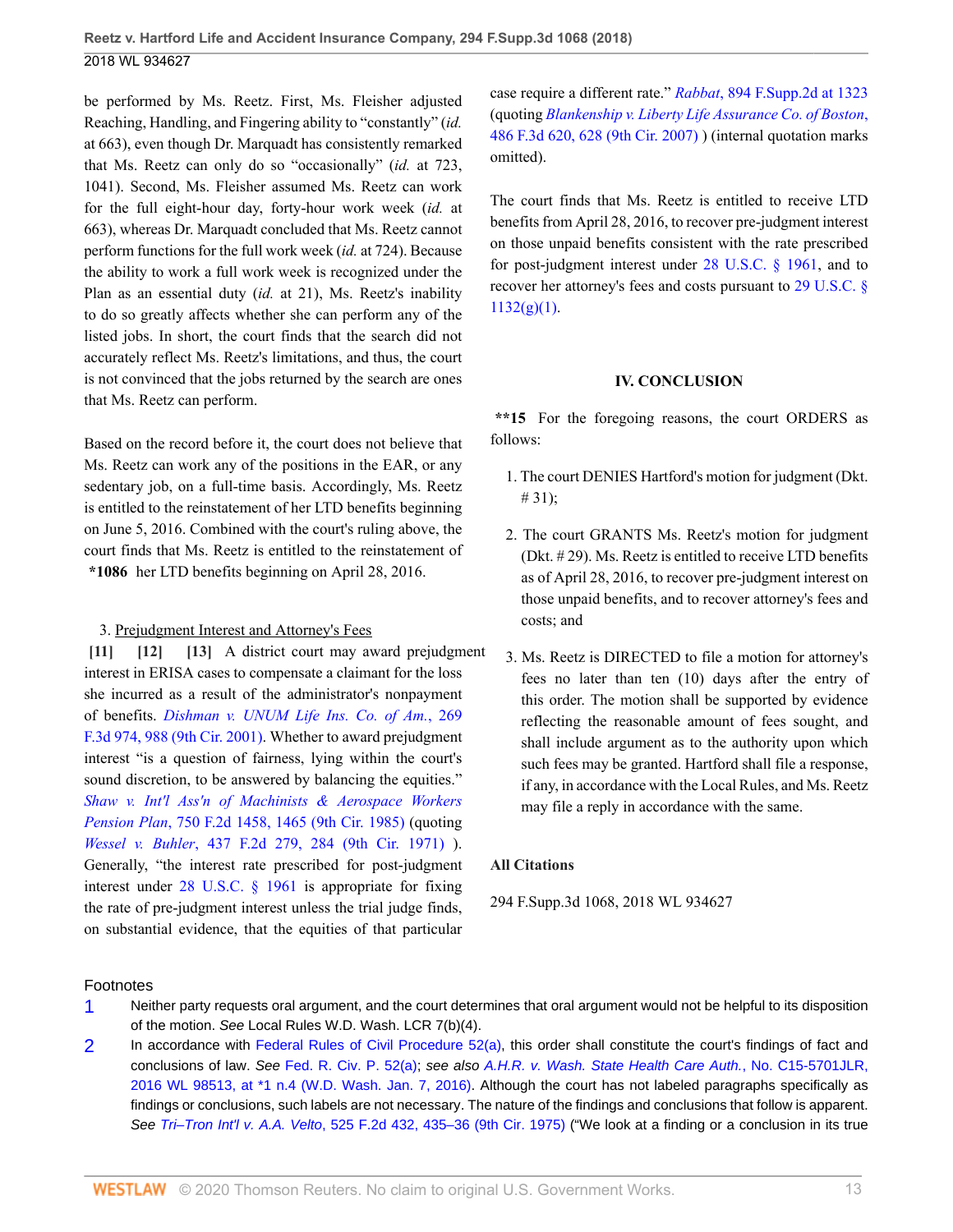light, regardless of the label that the district court may have placed on it...[T]he findings are sufficient if they permit a clear understanding of the basis for the decision of the trial court, irrespective of their mere form or arrangement.") (internal citations omitted); In re Bubble Up Del., Inc.[, 684 F.2d 1259, 1262 \(9th Cir. 1982\)](http://www.westlaw.com/Link/Document/FullText?findType=Y&serNum=1982137642&pubNum=0000350&originatingDoc=Id4b79a80158b11e8b0f5f1ddd5677a94&refType=RP&fi=co_pp_sp_350_1262&originationContext=document&vr=3.0&rs=cblt1.0&transitionType=DocumentItem&contextData=(sc.UserEnteredCitation)#co_pp_sp_350_1262) ("The fact that a court labels determinations 'Findings of Fact' does not make them so if they are in reality conclusions of law.").

- <span id="page-13-0"></span>[3](#page-2-3) The court cites to the page numbers at the bottom left of the administrative record.
- <span id="page-13-1"></span>[4](#page-3-0) [Fibromyalgia](http://www.westlaw.com/Link/Document/FullText?entityType=disease&entityId=Ic21f0856475411db9765f9243f53508a&originationContext=document&transitionType=DocumentItem&contextData=(sc.Default)&vr=3.0&rs=cblt1.0) is a [rheumatic disease](http://www.westlaw.com/Link/Document/FullText?entityType=disease&entityId=Ib9c08b3a475411db9765f9243f53508a&originationContext=document&transitionType=DocumentItem&contextData=(sc.Default)&vr=3.0&rs=cblt1.0) that causes inflammation of the fibrous connective tissue components of muscles, tendons, ligaments, and other tissue. Benecke v. Barnhart[, 379 F.3d 587, 589 \(9th Cir. 2004\).](http://www.westlaw.com/Link/Document/FullText?findType=Y&serNum=2004838943&pubNum=0000506&originatingDoc=Id4b79a80158b11e8b0f5f1ddd5677a94&refType=RP&fi=co_pp_sp_506_589&originationContext=document&vr=3.0&rs=cblt1.0&transitionType=DocumentItem&contextData=(sc.UserEnteredCitation)#co_pp_sp_506_589) [Spondyloarthropathy](http://www.westlaw.com/Link/Document/FullText?entityType=disease&entityId=Ibe3ff8f0475411db9765f9243f53508a&originationContext=document&transitionType=DocumentItem&contextData=(sc.Default)&vr=3.0&rs=cblt1.0) refers to an [inflammatory arthritis](http://www.westlaw.com/Link/Document/FullText?entityType=disease&entityId=Ib159d168475411db9765f9243f53508a&originationContext=document&transitionType=DocumentItem&contextData=(sc.Default)&vr=3.0&rs=cblt1.0) involving the axial spine. See Inflammatory (rheumatoid) [arthritis](http://www.westlaw.com/Link/Document/FullText?entityType=disease&entityId=Ib159d168475411db9765f9243f53508a&originationContext=document&transitionType=DocumentItem&contextData=(sc.Default)&vr=3.0&rs=cblt1.0), 3 Soc. Sec. Law & Prac. § 42:93.
- <span id="page-13-2"></span>[5](#page-3-1) "SI" refers to Sacroiliac joint pain, which is pain located in the lower back, where the spine meets the pelvis. See [Rodriguez](http://www.westlaw.com/Link/Document/FullText?findType=Y&serNum=2034094776&pubNum=0000999&originatingDoc=Id4b79a80158b11e8b0f5f1ddd5677a94&refType=RP&originationContext=document&vr=3.0&rs=cblt1.0&transitionType=DocumentItem&contextData=(sc.UserEnteredCitation)) v. Colvin[, No. EDCV 13-1357-JPR, 2014 WL 3955191, at \\*5 n.12 \(C.D. Cal. Aug. 13, 2014\)](http://www.westlaw.com/Link/Document/FullText?findType=Y&serNum=2034094776&pubNum=0000999&originatingDoc=Id4b79a80158b11e8b0f5f1ddd5677a94&refType=RP&originationContext=document&vr=3.0&rs=cblt1.0&transitionType=DocumentItem&contextData=(sc.UserEnteredCitation)).
- <span id="page-13-3"></span>[6](#page-3-2) Ms. Reetz was also seen for possible [gall bladder disease,](http://www.westlaw.com/Link/Document/FullText?entityType=disease&entityId=Iae3d9d8c475411db9765f9243f53508a&originationContext=document&transitionType=DocumentItem&contextData=(sc.Default)&vr=3.0&rs=cblt1.0) and her gall bladder was eventually removed laparoscopically. (See AR at 1157, 1163–64, 1172–73.) Because she has not premised her disability on this [gastrointestinal disorder,](http://www.westlaw.com/Link/Document/FullText?entityType=disease&entityId=Icac9cfe6475411db9765f9243f53508a&originationContext=document&transitionType=DocumentItem&contextData=(sc.Default)&vr=3.0&rs=cblt1.0) the court does not go into detail about this portion of her medical history. (See Pl. Resp. at 18 (conceding that Ms. Reetz "has not alleged disability due to any [gastrointestinal disorder"](http://www.westlaw.com/Link/Document/FullText?entityType=disease&entityId=Icac9cfe6475411db9765f9243f53508a&originationContext=document&transitionType=DocumentItem&contextData=(sc.Default)&vr=3.0&rs=cblt1.0)).)
- <span id="page-13-4"></span>[7](#page-6-0) Because gastroenterologist Dr. Alexander Shapsis and psychiatrist Dr. Steven Dyckman do not comment on [fibromyalgia](http://www.westlaw.com/Link/Document/FullText?entityType=disease&entityId=Ic21f0856475411db9765f9243f53508a&originationContext=document&transitionType=DocumentItem&contextData=(sc.Default)&vr=3.0&rs=cblt1.0) and spondyloarthropathy—the medical issues pertinent to the court's review—the court does not delve into their reports. See Eisner v. The Prudential Ins. Co. of Am.[, 10 F.Supp.3d 1104, 1116 \(N.D. Cal. 2014\)](http://www.westlaw.com/Link/Document/FullText?findType=Y&serNum=2032586376&pubNum=0007903&originatingDoc=Id4b79a80158b11e8b0f5f1ddd5677a94&refType=RP&fi=co_pp_sp_7903_1116&originationContext=document&vr=3.0&rs=cblt1.0&transitionType=DocumentItem&contextData=(sc.UserEnteredCitation)#co_pp_sp_7903_1116) (finding a report regarding psychiatric impairment "immaterial" when claimant did not contend that she suffered from such an impairment). It suffices to say that from a gastroenterological and psychological perspective, the two did not find that Ms. Reetz had any limitations. (See AR at 523–30.)
- <span id="page-13-5"></span>[8](#page-7-6) The court recognizes that "Your Occupation" does not mean the specific position at Byram that Ms. Reetz previously worked at (see AR at 24) but refers to Byram's description of the position as an illustration of what the job generally entails.
- <span id="page-13-6"></span>[9](#page-9-0) The court notes that this APS was submitted during the course of Ms. Reetz's appeal and thus could not have informed Hartford's initial denial of LTD benefits. (See AR at 632–33.) However, the court considers its impact because it was likely considered by Hartford on appeal and is now part of the full record before the court.
- <span id="page-13-7"></span>[10](#page-9-1) Ms. Reetz asks the court to consider a letter from Dr. Marquadt dated December 27, 2017, in which Dr. Marquadt clarifies that she erred in filling out this portion of the APS. (See Pl. Resp. at 12–13; Crawford Decl. (Dkt. # 34) ¶ 2, Ex. 1.) As Hartford aptly argues, this evidence was not and could not have been part of the administrative record. (See Def. Reply (Dkt. # 35) at 3.) The court need not consider this extra-record evidence because the record evidence is sufficient to find that this response on the May 2016, APS form was likely error.
- <span id="page-13-8"></span>[11](#page-9-2) This "PCE" refers to the APS that Dr. Marquadt filled out on May 11, 2016. (See AR 632–33.)
- <span id="page-13-9"></span>[12](#page-10-2) This is true even where "the administrative record does not contain a copy of the award letter so that the plan administrator can review the SSA's reasoning." See Rabbat[, 894 F.Supp.2d at 1323](http://www.westlaw.com/Link/Document/FullText?findType=Y&serNum=2028757653&pubNum=0004637&originatingDoc=Id4b79a80158b11e8b0f5f1ddd5677a94&refType=RP&fi=co_pp_sp_4637_1323&originationContext=document&vr=3.0&rs=cblt1.0&transitionType=DocumentItem&contextData=(sc.UserEnteredCitation)#co_pp_sp_4637_1323). Thus, even though the record does not contain a copy of the ALJ's written ruling, the fact that the SSA awarded Ms. Reetz SSDI benefits constitutes evidence of disability. (See 11/8/17 Order (Dkt. # 28) at 9 (noting that the SSA determination would be somewhat relevant).)
- <span id="page-13-10"></span>[13](#page-10-3) The parties further disagree on whether Dr. Khanna spoke to Dr. Marquadt in preparing her report. (See Pl. Resp. at 7; Def. Reply at 5–6.) The court does not need to decide this issue because even assuming Dr. Khanna spoke to Dr. Marquadt, the interaction was minimal and does not outweigh the in-person interactions of the treating physicians.
- <span id="page-13-11"></span>[14](#page-10-4) It is possible that Dr. Khanna did not review this conclusion because Dr. Marquadt submitted it on February 22, 2016 (see AR at 723–24), and Dr. Khanna claims to have only reviewed records from January 3, 2014 to August 14, 2015. (Id. at 704.) The parties dispute whether Dr. Khanna's assertion is true. (Pl. Mot. at 15–16; Def. Resp. at 6.) Regardless, the statement cuts against the reliability of Dr. Khanna's report. On one hand, if the assertion is true, then the court finds cause for concern that Dr. Khanna considered an incomplete medical record. See Bledsoe[, 90 F.Supp.3d at 915 n.6](http://www.westlaw.com/Link/Document/FullText?findType=Y&serNum=2035483862&pubNum=0007903&originatingDoc=Id4b79a80158b11e8b0f5f1ddd5677a94&refType=RP&fi=co_pp_sp_7903_915&originationContext=document&vr=3.0&rs=cblt1.0&transitionType=DocumentItem&contextData=(sc.UserEnteredCitation)#co_pp_sp_7903_915). On the other hand, if Dr. Khanna did review records after August 14, 2015, there remains no explanation for why she reached a different conclusion regarding whether Ms. Reetz could work an eight-hour day.
- <span id="page-13-12"></span>[15](#page-10-5) The parties also dispute whether Dr. Khanna's conclusion—that Ms. Reetz could sit for "up to six hours" (AR at 711) is different from Dr. Marquadt's conclusion—that Ms. Reetz could sit for four to six hours (id. at 1041). (See Pl. Mot. at 14; Def. Resp. at 5.) The court finds that even if Dr. Khanna's conclusion on this point mirrors that of Dr. Marquadt's, the other discrepancies lead the court to assign Dr. Khanna's opinion less weight.
- <span id="page-13-13"></span>[16](#page-11-1) Logically, if Ms. Fleisher eliminated all jobs that involved over two hours of standing and walking a day, she also eliminated jobs that involved less than six hours of sitting a day. Thus, rather than taking Ms. Reetz's sitting limitations into account, Ms. Fleisher seems to have done just the opposite: eliminated jobs that would have involved less sitting.